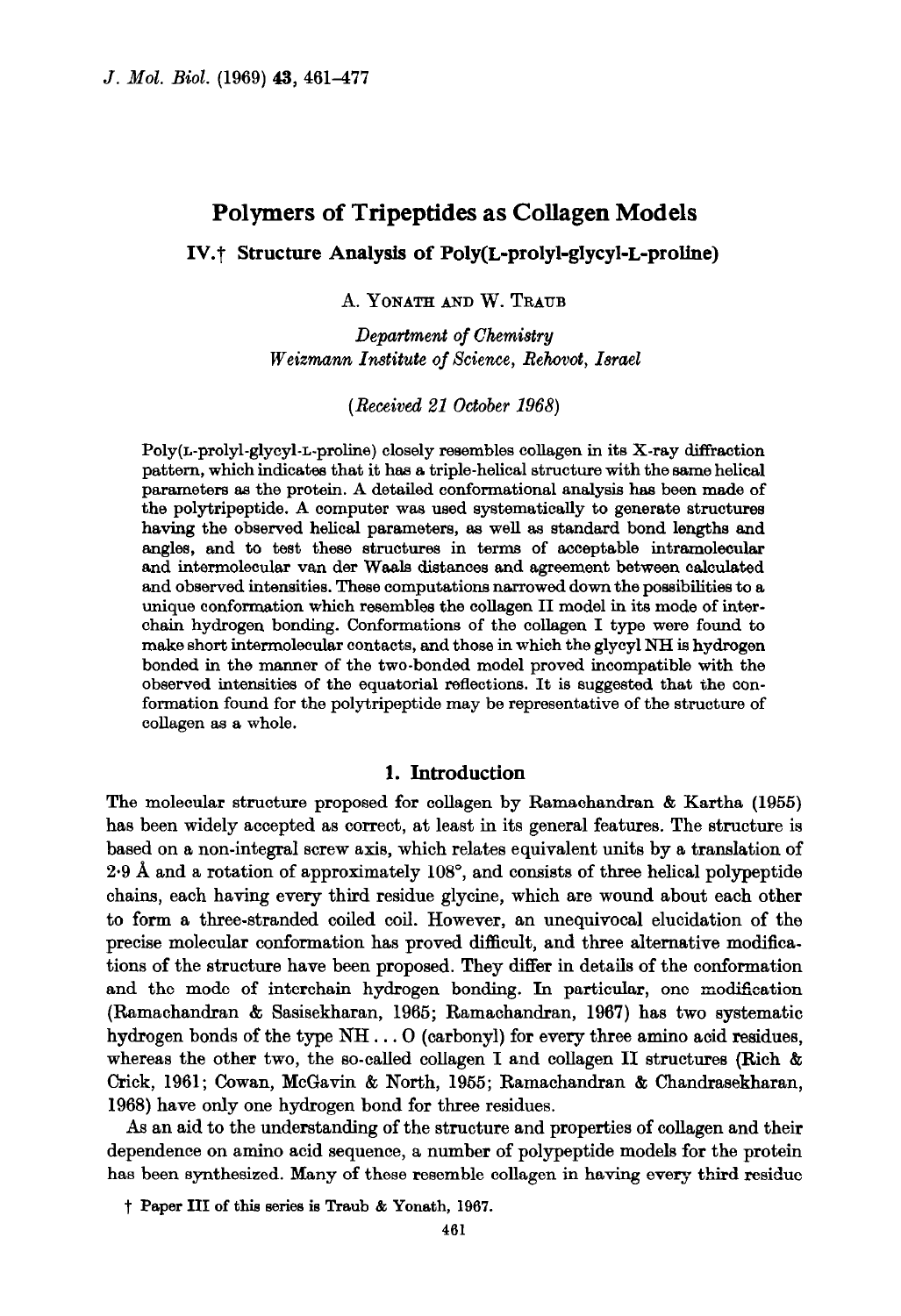glycine and containing appreciable amounts of the imino acids proline and hydroxyproline. Conformational studies of a number of such polytripeptide models for collagen have recently been reported by Andreeva, Esipova, Millionova, Rogulenkova & Shibnev (1967), Oriel & Blout (1966), Scatturin, Del Pra, Tamburro & Scoffone (1967) and in parts I, II and III of this series (Traub & Yonath, 1966; Engel, Kurtz, Katchalski & Berger, 1966; Traub & Yonath, 1967).

In Traub & Yonath (1966) we described a study of poly(L-prolyl-glycyl-L-proline), hereafter written  $(Pro-Gly-Pro)_n$ , and showed it to have a well-defined X-ray pattern which has all the main features of that of collagen and a three-stranded structure with the same helical parameters as have been found for the protein. These results indicate a very close structural similarity between collagen and  $(Pro-Gly-Pro)$ <sub>n</sub> and we have therefore sought to determine the detailed conformation of this polytripeptide. In this investigation we have had two distinct advantages not available to those who have attempted a detailed structure analysis of collagen itself. First, we have been able to test various possible conformations in terms of interatomic distances and X-ray intensities calculated for a known chemical formula rather than some approximation to the over-all amino acid composition of collagen. Second, presumably as a consequence of its simplified amino acid sequence, (Pro-Gly-Pro), molecules can pack more regularly than those of collagen and we have been able to determine unit-cell dimensions for the polytripeptide. We have therefore also been able to test possible conformations by their ability to pack into the available space.

In this paper we describe the systematic evaluation of possible molecular conformations for  $(Pro-Gly-Pro)<sub>n</sub>$  in terms of the three criteria of acceptable intramolecular and intermolecular contacts and the agreement of calculated intensities with those of the observed X-ray pattern.

## 2. Experimental Procedure

In Traub & Yonath (1966) we described X-ray photographs of powders and oriented specimens of (Pro-Gly-Pro),, taken at various degrees of hydration, and the resemblance of the X-ray pattern of the polytripeptide to that of collagen. We also reported how these data were used to determine the helical parameters of the molecule and the unit-cell dimensions and to establish that the structure has three polypeptide chains coiled about a common axis. Here, we shall confine ourselves to a description of more recent experimental work and some reassessment of the structural parameters of  $(Pro-Gly-Pro)<sub>n</sub>$  which were used in the conformational analysis described in Structure Analysis below.

A 16,000 molecular weight preparation of (Pro-Gly-Pro),, supplied by the Miles-Yeda Company of Rehovot, was used to prepare stroked films from aqueous solution. X-ray photographs of these specimens (Plate I) showed appreciably better orientation than was obtained from the 6000 molecular weight material described in Traub & Yonath (1966) and, unlike the latter, showed normal fibre, rather than reverse, orientation. That the orientation was, in fact, of the fibre and not of the uniplanar variety was shown by the similar appearance of photographs taken with the X-ray beam parallel and perpendicular to the film and the differences between the top and bottom halves of the photographs when the specimens were tilted towards the X-ray beam. Before describing how these photographs were used to measure the intensities of the various reflections, it is appropriate to consider the type and degree of crystallinity obtaining in  $(Pro-Gly-Pro)_n$ .

Photographs of  $(Pro-Gly-Pro)<sub>n</sub>$  containing up to about 8 water molecules per tripeptide indicate a hexagonal unit cell with the *a*-axis varying from  $12.5$  to  $13.6$  Å, depending on the degree of hydration (Traub & Yonath, 1966; Traub, Shmueli, Suwalsky & Yonath, 1967). However, the symmetry of the molecule, which has ten tripeptide units in three turns, is inconsistent with a truly crystalline hexagonal system. Either the unit cell must have a lower symmetry, but with pseudohexagonal dimensions, or the molecular packing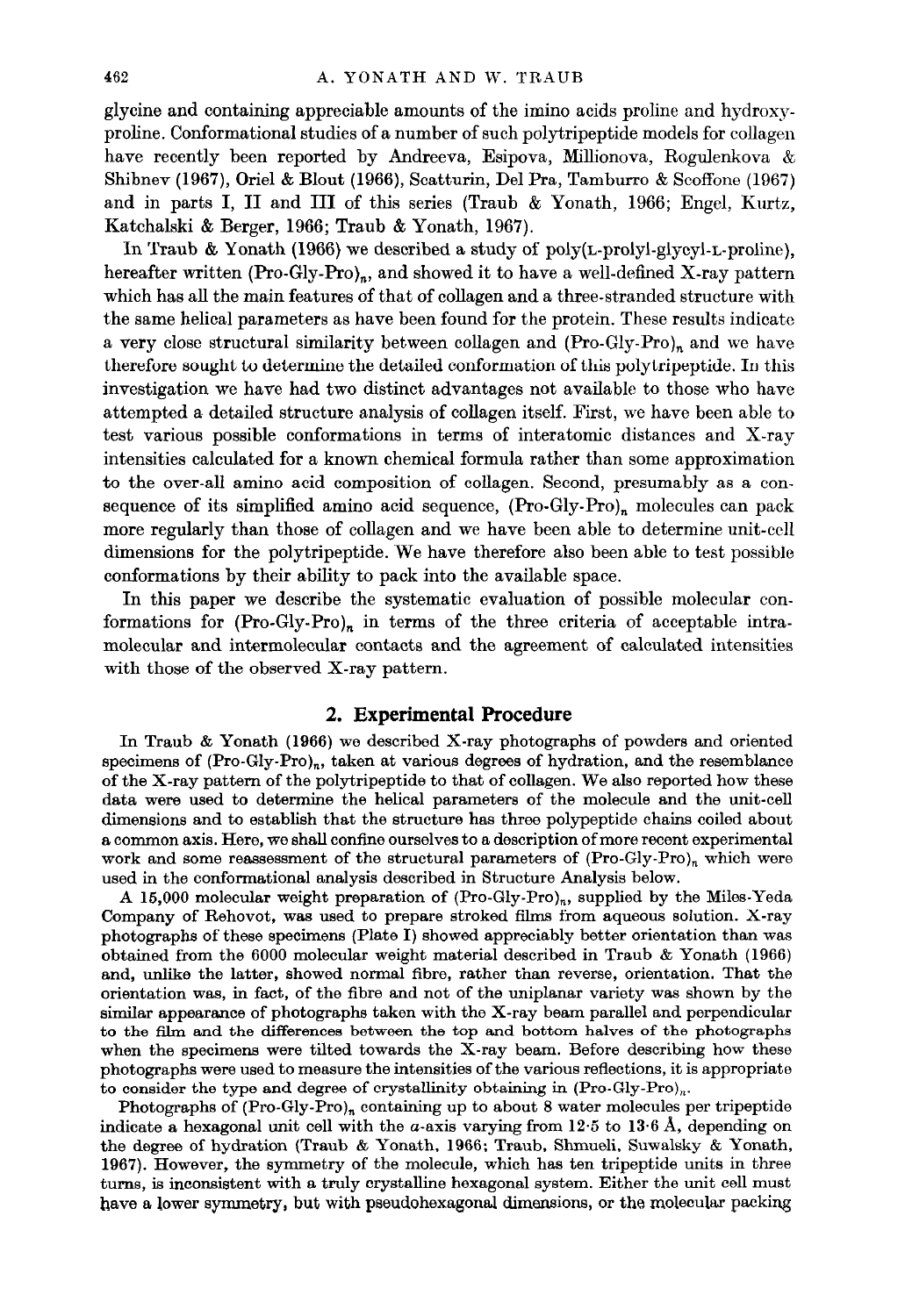

PLATE I. X-ray diffraction pattern of  $(Pro-Gly-Pro)<sub>n</sub>$ . The fibre axis is vertical.



PLATE II. X-ray diffraction pattern of unstretched collagen. The fibre axis is vertical.

[ $facing\ p.$  462]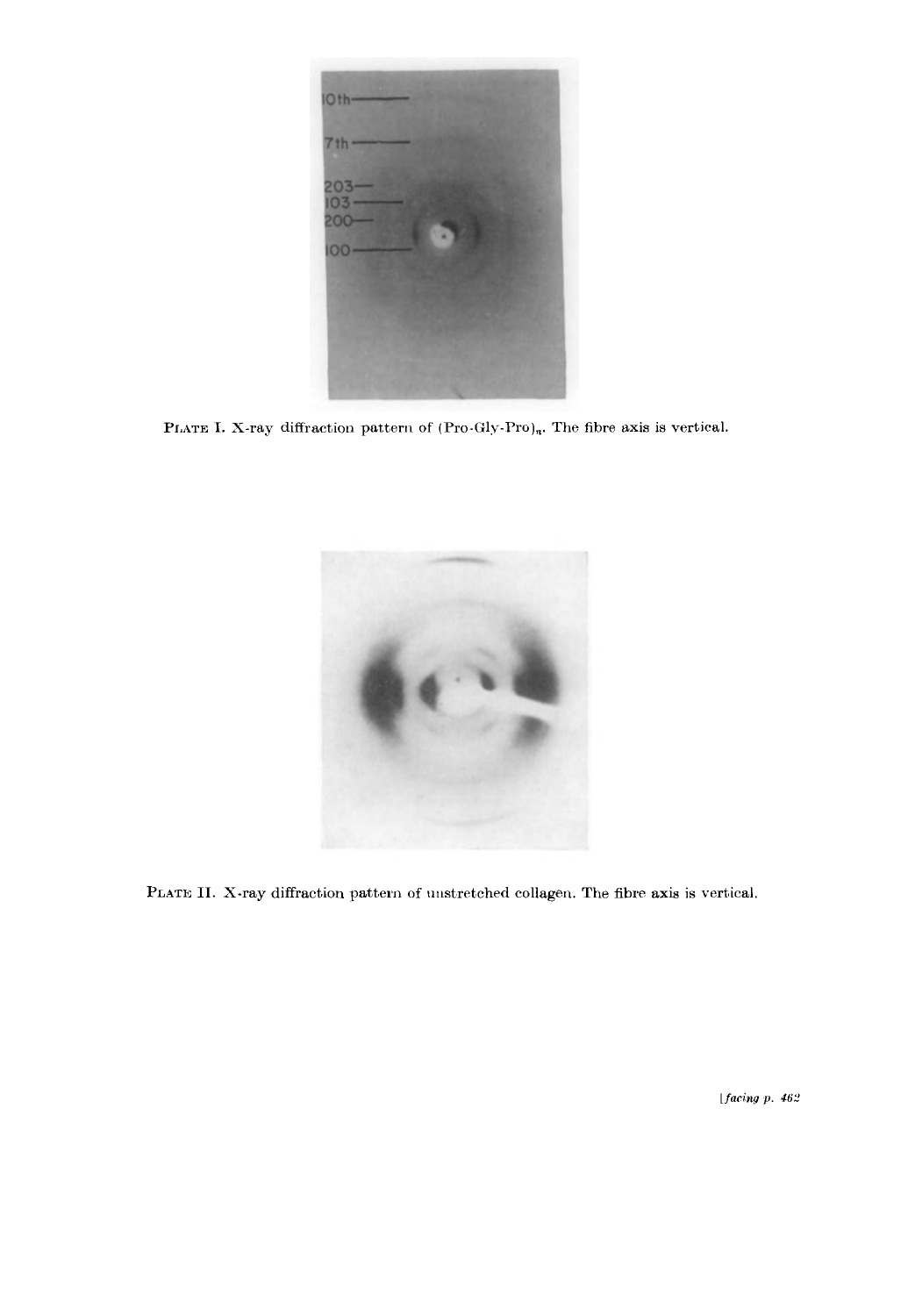must be disordered. In Traub & Yonath (1966) we indexed the reflections of (Pro-Gly-Pro)<sub>n</sub> in accordance with the first possibility. We now believe that the packing is, in fact, hexagonal but with screw disorder. This is supported by the regular expansion of the hexagonal cell dimensions with increasing water content and the relative sharpness of the 100, 110, 200 and 103 reflections compared with the rather more diffuse reflections on the seventh and tenth layer lines, indicating that the former, but not the latter, are subject to crystalline sampling.

Screw disorder occurs fairly commonly among helical molecules with pronounced grooves (Klug & Franklin, 1958; Marvin, Spencer, Wilkins & Hamilton, 1961) as it enables ridges and troughs of neighbouring molecules to interlock without their being in register along their lengths. Its effect on the X-ray pattern is that only those regions for which  $m = 0$  in the selection rule for helical structures (Cochran, Crick & Vand, 1952) are sampled. For (Pro-Gly-Pro)<sub>n</sub> these would occur on layer lines with  $1 = 3n$ , where n is an integer. Therefore we have treated the reflections on the equator and the third layer line as crystalline spots, but others, notably those on the seventh and tenth layer lines, as layerline streaks.

In order to get the true meridional spacing, the streak on the tenth layer line was measured near the inner edge, as suggested by Lakshmanan, Ramakrishnan, Sasisekharan & Thathachari (1962) for the case of collagen, and we obtained a value of 2.87 Å. The cell dimensions of dry (Pro-Gly-Pro)<sub>n</sub> are therefore  $a = 12.5 \pm 0.2$  Å and  $c = 28.7 \pm$  $0.4$  Å. The spacing of the seventh layer line could not be measured accurately because the orientation was insufficient to resolve the near-meridional streaks. Therefore the spacing of the crystalline 103 reflections was used to calculate the third layer line spacing and hence the helical rotation per tripeptide unit. This was found to be  $108^{\circ} \pm 3^{\circ}$ , which in fact corresponds to ten units in three turns of the helix.

The measurements of cell dimensions and helical parameters were made on specimens containing some two or three water molecules per tripeptide and showing sharp 100, 110, 200 and 103 reflections. Specimens which were dried further, and these include the oriented films used for intensity measurements, have the same cell dimensions, but show evidence of additional disorder. Equatorial reflections are somewhat broadened, probably as a result of net disorder (Vainshtein, 1966), and the intensity of the 110, but not of the other observed reflections, is greatly diminished. This latter effect may be due to a tendency for sheets of molecules to slip past each other as has been suggested for collagen by Sasisekharan & Ramachandran (1957). In any case, it made it impossible to measure the intensity of the 110 reflection.

Several other difficulties attended the measurement of intensities. Because of incomplete orientation the various reflections are drawn out into arcs (Plate I). In the case of crystalline reflections and the fairly sharp streaks near the meridian on the seventh and tenth layer lines it was found possible to measure the intensities of the arcs from radial traces taken with a Joyce-Loebl recording microdensitometer (Langridge et al., 1960). However, the broad non-meridional streaks which occur particularly on the poorly resolved layer lines near the equator proved too weak and diffuse for any meaningful measurement. Such streaks overlap the 200 and 203 reflections and for the intensity measurements it was necessary to estimate the streak contribution to the background from the shapes of the radial traces through the reflections. Corrections were also made for the general background, which falls off radially from the centre of the photographs, by superimposing equatorial, meridional and diagonal traces and drawing out the areas between them. In this way it proved possible to resolve and correct areas under the radial traces corresponding to the 100, 200, 103 and 203 reflections and the seventh and tenth layer line meridional streaks. These areas were measured by cutting out and weighing the paper on which they were drawn. The measured areas were multiplied by tan  $2\theta$  (where  $\theta$  is the Bragg angle) to allow for the reflections being drawn out into arcs of different lengths which, however, all subtend the same angle at the centre of the photograph. In addition, a special correction was applied to the area measured for the tenth layer line streak from photographs of untilted specimens. This streak would in fact not be observed if the specimen were perfectly oriented, and it appears on the meridian only because of the contribution of parts of the specimen which are misaligned by some 16". The ratio of such misaligned intensities to those at the optimum orientation, as measured for the other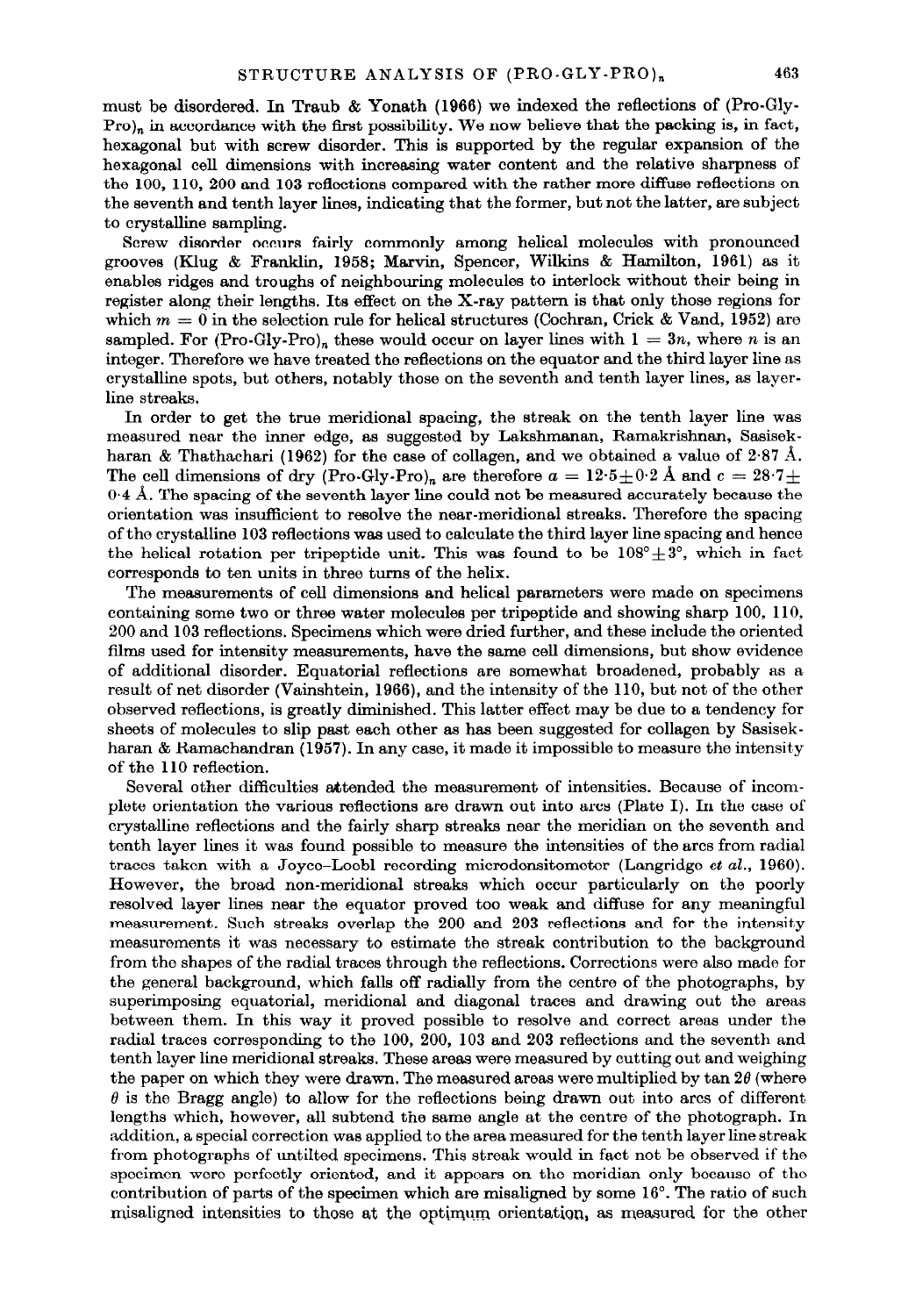reflections, was estimated by comparing traces across the arc of the 100 reflection along the equator and at 16' to the equator. A ratio of 1.7 was obtained, and in fact the meridional intensity was found to increase by about the same amount in a photograph of a specimen which had been tilted by roughly 16'.

Additional correction factors were applied to obtain integrated intensities on the same scale from the measurements on the spots and streaks. The nature and derivation of these corrections are described in the Appendix, and the corrected integrated intensities are shown in Fig. 5. We estimate the maximum error for these integrated intensity values as around  $30\%$  with the value for 100 being more reliable and that for 203 rather less.

We have also taken photographs of unstretched collagen (Plate II). We used fibres of sheep submucosa collagen provided by the Ethicon Company. The combination of relatively sharp reflections on the equatorid and third layer lines with streaks in other parts of the diffraction pattern suggest the existence of screw disorder, as in the case of (Pro-Gly-Pro)... Consequently, we have measured and corrected the intensities of the 100,200, 103 and 203 reflections and the seventh and tenth layer line meridional streaks in the same way as we have described for the polytripeptide. The accuracy of the intensity values should be about the same for the two materials. Figure  $5(e)$  shows the corrected integrated intensities which we obtained for collagen.

## 3. Structure Analysis

#### (a) Analytical procedure

The paucity of data in X-ray fibre patterns of polymers precludes structure analysis by standard crystallographic procedures. Consequently, their interpretation depends in general on a search for stereochemically acceptable molecular structures which are consistent with the X-ray pattern. In the case of  $(Pro-Gly-Pro)<sub>n</sub>$  we have tried to systematize this procedure with the aid of the CDC 1604-A and Golem computers of the Weizmann Institute. The computers have been used to generate structures having the observed helical parameters, as well as standard bond lengths and angles, and to test these in terms of acceptable intramolecular and intermolecular van der Waals contacts and agreement between calculated and observed intensities.

Figure 1 shows the structural formula of one tripeptide unit of  $(Pro-Gly-Pro)<sub>n</sub>$ . In calculating atomic co-ordinates for the various possible conformations of the polymer, we have made several basic assumptions. For glycine we have taken the standard peptide dimensions of Corey & Pauling (1953), and we have also followed them in assuming the co-planarity of the six atoms of the peptide group in all three residues. We have taken the dimensions found in leucyl-prolyl-glycine (Leung t Marsh, 1958) for the peptide group of proline, but, as described below, we have allowed for a range of possible conformations of the proline ring.



FIG. 1. Structural formula of one tripeptide unit of  $(Pro-Gly-Pro)_n$  indicating notation used in text.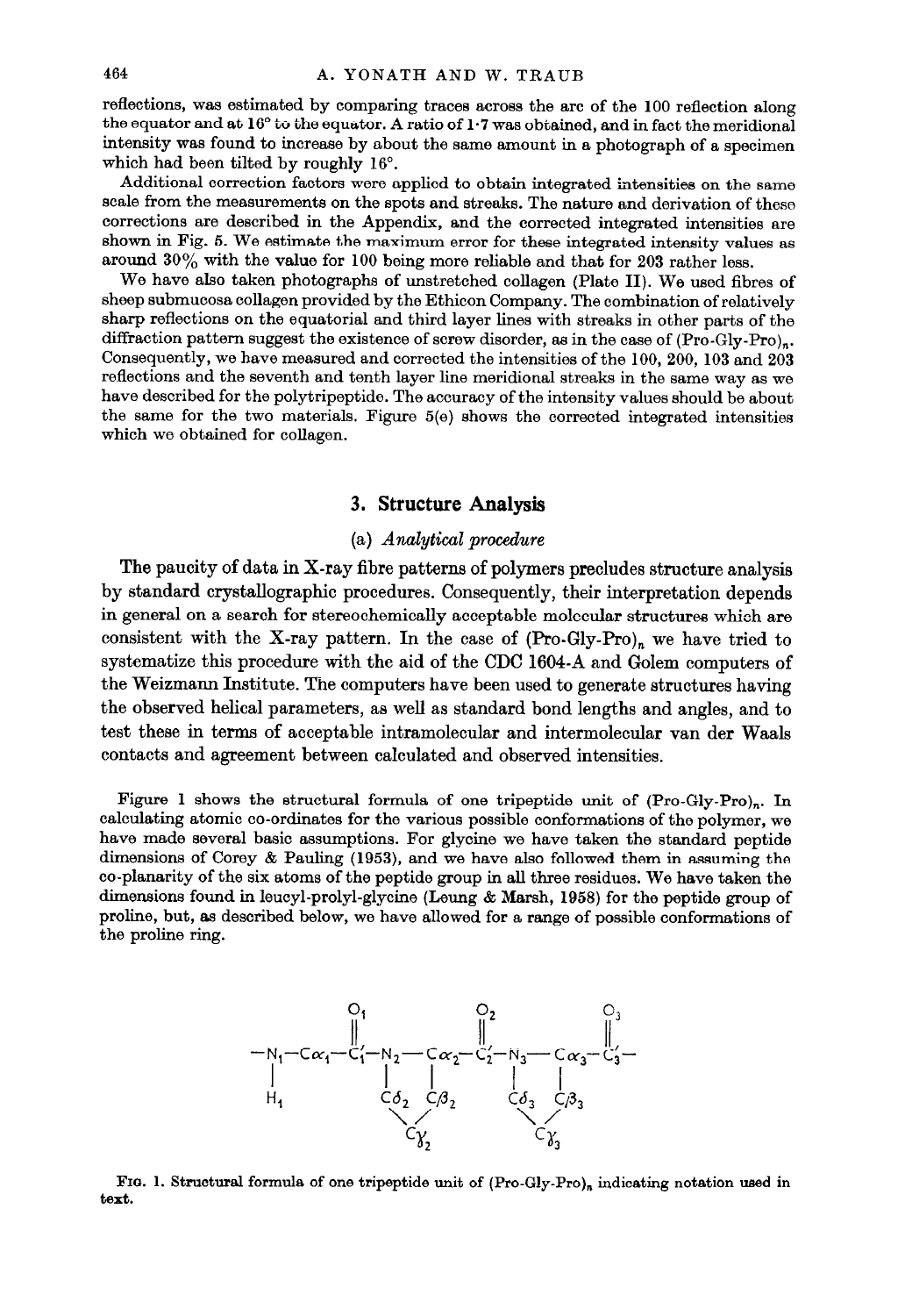We have also incorporated into the computations our findings that the molecule consists of three polypeptide chains and that equivalent units of the structure are related by a translation of 2.87 A and a rotation of 108". In addition, we have assumed that the NH of glycine is involved in interchain hydrogen bonding to a carbonyl group. In fact, only the three nearest carbonyl groups on each of the other two chains could possibly be near enough for this. It is difficult to conceive of a triple-chain structure without such hydrogen bonding, and, indeed, the observed properties of  $(Pro-Gly-Pro)_n$  in solution (Engel *et al.*, 1906) provide experimental support for its existence.

Having fixed the dimensions of the peptide groups and the helical parameters, it is possible to describe the molecular conformation uniquely in terms of the eight parameters  $h_1$ ,  $h_2$ ,  $h_3$ ,  $\mu$ ,  $\nu$ ,  $\delta_1$ ,  $\delta_2$  and  $\delta_3$ , as is shown in Fig. 2. This way of describing collagenlike conformations wss introduced by Ramachandran, Sasisekharan & Thathachari (1962).

In Fig. 2 the positions of only the  $\alpha$  carbon atoms are shown, with  $C_{\alpha_1}$  and  $C_{\alpha_4}$  belonging to successive glycine residues along one chain. Both these atoms are at the same radial distance  $\rho$  from the helix axis.  $h_1$ ,  $h_2$  and  $h_3$  are the vertical components of  $C\alpha_1C\alpha_2$ ,  $C\alpha_2C\alpha_3$ and  $Ca_3Ca_4$ , respectively, and  $\delta_1$ ,  $\delta_2$  and  $\delta_3$  define the orientations of the three peptide groups about these axes. Each  $\delta$  is zero when the plane of the peptide group is parallel to the helix axis and CO points downwards;  $\delta$  increases with clockwise rotation of the peptide group when viewed from  $C_{\alpha}$ , to  $C_{\alpha_{i+1}}$ . The supplement of the angle between the projections of  $\text{Ca}_1\text{Ca}_2$  and  $\text{Ca}_3\text{Ca}_3$  is  $\mu$  and the supplement of that between  $\text{Ca}_2\text{Ca}_3$  and  $\text{Ca}_3\text{Ca}_4$  is  $\nu$ .



FIG. 2. Description of possible molecular conformations of (Pro-Gly-Pro)<sub>n</sub> in terms of inclinations and orientations of the three peptide groups. For further explanation see text.

In fact, there are not eight but five independent parameters. The sum of  $h_1 + h_2 + h_3 =$ 8.6 A, so any two of these vertical components specify the third. As the peptide dimensions fix the distance between successive C<sub>a</sub> atoms to be 3.8 A,  $h_1$  and  $h_2$  can only have values between 1.0 and 3.8 Å. Any set of parameters  $h_1$ ,  $h_2$ ,  $\mu$ ,  $\delta_1$  and  $\delta_2$  fixes the angle N<sub>2</sub>C $\alpha_2$ C<sub>2</sub>. Therefore, for each set of  $h_1$ ,  $h_2$ ,  $\mu$  and  $\delta_1$ , we have chosen five values covering the possible range for this angle (see below) and calculated the corresponding values of  $\delta_2$ . At most there are two  $\delta_2$  values for any value of the angle  $N_2C\alpha_2C_2$ ; often there are none. Values of  $\delta_3$ corresponding to five different  $N_3C\alpha_3C'_3$  angles were calculated in the same way, once  $h_1$ ,  $h_2$ ,  $\mu$ ,  $\nu$ ,  $\delta_1$ , and a calculated value of  $\delta_2$  were fixed.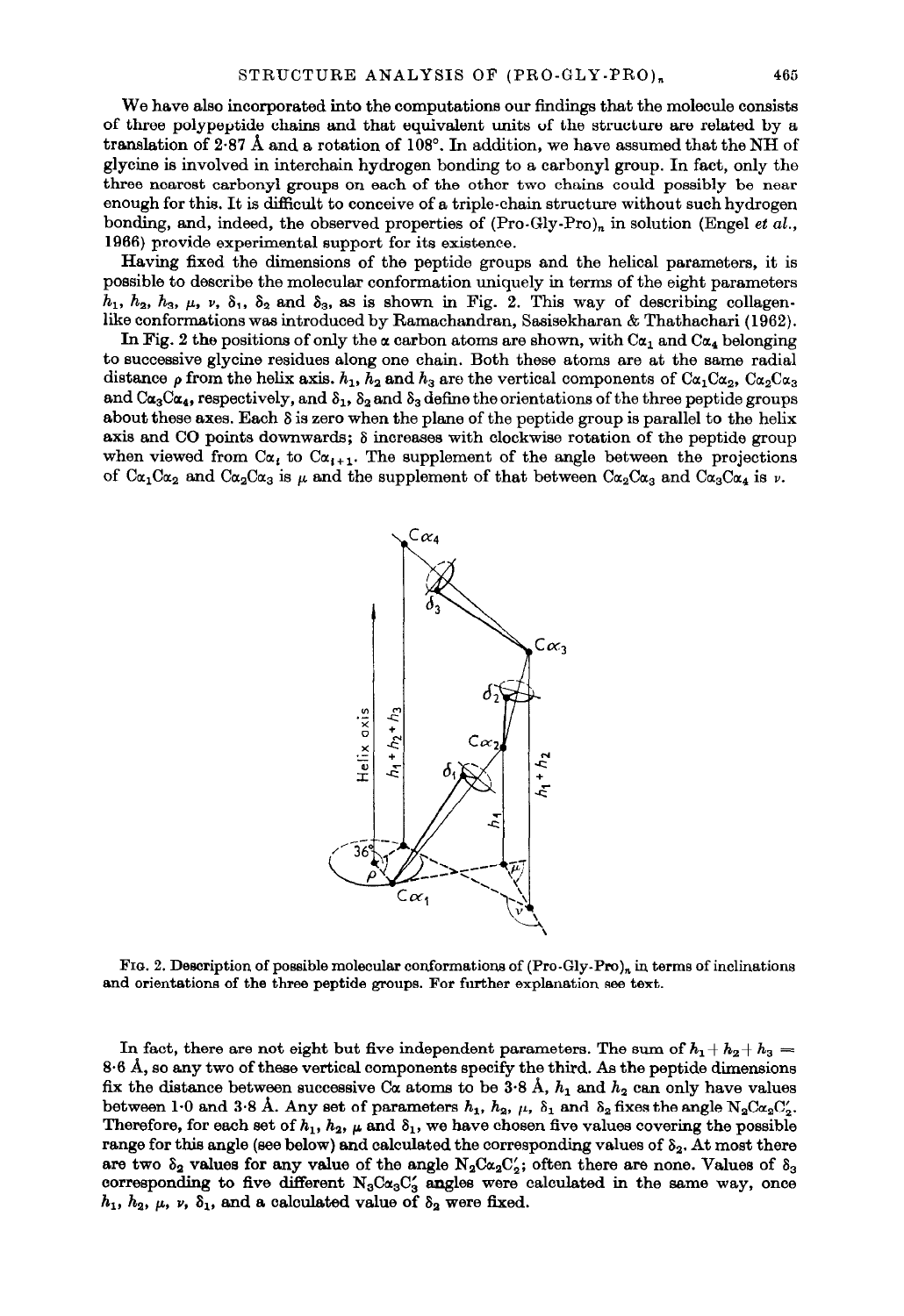The five independent parameters were varied systematically in small steps, the order of increasing frequency of stepping being  $h_1$ ,  $h_2$ ,  $\mu$ ,  $\nu$  and  $\delta_1$ . For each combination of parameters, atomic co-ordinates were calculated and the structure tested in terms of the van der Waals contacts and other criteria described below. In the first stage of the analysis the complete ranges of possible values for the parameters were considered (1.0 to 3.8 Å for  $h_1$  and  $h_2$ ; 0° to 360° for  $\mu$ , v and  $\delta_1$ ), but the values were changed by relatively coarse increments (0.3 Å for  $h_1$  and  $h_2$ ; 10° for  $\mu$  and  $\nu$ ; 15° for  $\delta_1$ ). This served to eliminate most parts of the five-parameter function, and in subsequent stages regions found to have structures which passed the tests applied were re-examined at finer intervals and with stiffer criteria. The various stages of the analysis with the corresponding ranges and increments of the five parameters and the regions found to have good structures are described in Table 1.

The minimum van der Waals contacts allowed in testing the structures were based on the minimum or "outer limit" values cited by Ramakrishnan & Ramachandran (1965) (see Table 2) and calculations of the maximum possible errors for the computed interatomic distances, due to the finite size of the steps in the parameters and to possible variations of the angles at the  $C\alpha$  atoms and conformations of the proline rings.

Table 3 lists the minimum contacts calculated for one set of increments in the five parameters. In fact, the maximum possible error was computed for each pair of atoms. For example for the intrachain  $N_2N_3$  distance (of Fig. 1) the error should be less than

$$
\frac{1}{2}\left[\Delta h\,\frac{(R_2+R_3)}{3\cdot 8}+\Delta\delta(r_2+r_3)+\Delta\mu(\text{minimum of }R_2\text{ and }R_3)\right],
$$

where  $R_2$  and  $R_3$  are distances from C $\alpha_2$  of the projections of N<sub>2</sub> on C $\alpha_1$ C $\alpha_2$  and of N<sub>3</sub> on  $Ca_2Ca_3$ , respectively,  $r_2$  and  $r_3$  are the distances of  $N_2$  and  $N_3$  from these axes, and  $\Delta h$ ,  $\Delta \delta$ and  $\Delta\mu$  denote the increments in the parameters. Maximum possible errors in computed

|               | Parameters       | Cycle 1             | Cycle 2             | Cycle 3                 | Cycle 4             |
|---------------|------------------|---------------------|---------------------|-------------------------|---------------------|
| Region tested | $h_1$            | $1.0 - 3.8$ Å       | $+3.0 - 3.6$ Å      | $+2.3-3.1$ Å            | $2.25 - 3.25$ Å     |
|               | $h_{\mathbf{2}}$ | $1.0 - 3.8$ Å       | $2.3 - 3.6$ Å       | $2-3-3-6$ Å             | $3.00 - 3.65$ Å     |
|               | $\mu$            | $0 - 360^{\circ}$   | $97 - 152^{\circ}$  | $97 - 152^{\circ}$      | $92 - 143^\circ$    |
|               | v                | $0 - 360^{\circ}$   | $87 - 142^{\circ}$  | $87 - 142^{\circ}$      | $82 - 128^{\circ}$  |
|               | $\delta_1$       | $0 - 360^\circ$     | $58 - 167^{\circ}$  | $58 - 167^{\circ}$      | $65 - 110^{\circ}$  |
|               | ρ                | $0 - 4.5$ Å         | $+2.0 - 3.9$ A      | $10.8 - 2.1$ Å          | $1.3 - 2.1$ A       |
| Increments    |                  |                     |                     |                         |                     |
|               | $h_{1}$          | $0.3$ Å             | $0.1 \text{ Å}$     | $0.2\;{\rm \AA}$        | $0.1$ A             |
|               | $h_{2}$          | $0.3$ Å             | $0.1 \text{ Å}$     | $0.2 \text{ Å}$         | $0.1 \text{ Å}$     |
|               | μ                | $10^{\circ}$        | $2^{\circ}$         | $5^\circ$               | $2^{\circ}$         |
|               | ν                | $10^{\circ}$        | $2^{\circ}$         | $5^\circ$               | $2^{\circ}$         |
|               | $\delta_1$       | $15^{\circ}$        | $5^\circ$           | $10^{\circ}$            | $5^\circ$           |
|               |                  |                     | staggered           | staggered               | staggered           |
| Region passed |                  |                     |                     |                         |                     |
|               | $h_{1}$          | $2.50 - 3.55$ Å     | $3.20 - 3.25$ Å     | $2-4-3-1$ $\AA$         | $2.4 - 2.9$ Å       |
|               | $h_{2}$          | $2.35 - 3.55$ Å     | $2.95 - 3.10$ Å     | $3.2 - 3.5$ Å           | $3-2-3-5$ Å         |
|               | μ                | $105 - 150^{\circ}$ | $136 - 142^{\circ}$ | $100 - 135^{\circ}$     | $116 - 136^{\circ}$ |
|               | ν                | $90 - 135^{\circ}$  | $86 - 102^{\circ}$  | $90 - 120^{\circ}$      | $104 - 126^{\circ}$ |
|               | $\delta_1$       | $60 - 165^{\circ}$  | $135 - 145^{\circ}$ | $73 - 103^{\circ}$      | $75 - 105^{\circ}$  |
|               | ρ                | $0.95 - 3.71$ Å     | $2.61 - 3.03$ Å     | $1.36 - 2.00 \text{ Å}$ | $1.34 - 1.61$ Å     |

TABLE 1 Details of computational cycles in structure analysis of  $(Pro-Gly-Pro)_{n}$ 

 $\dagger$  It was found that, of the structures passed by cycle 1, those with  $\rho$  greater than 2.0 Å have  $h_1$  in the range 3.0 to 3.6 Å and those with  $\rho$  less than 2.0 Å have  $h_1$  between 2.3 and 3.1 A.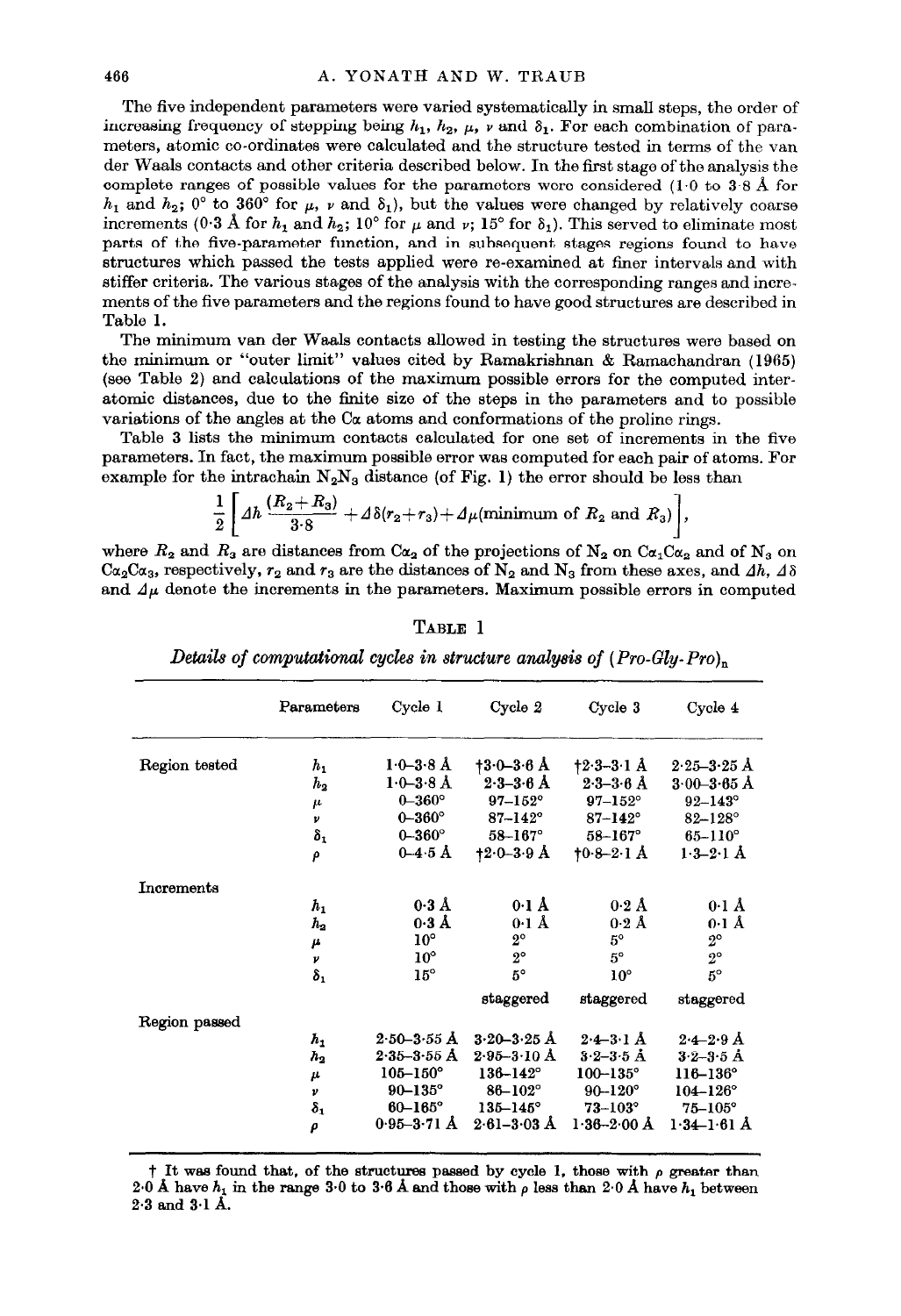| Contact       | Normally allowed<br>(Å) | Outer limit<br>(A) |
|---------------|-------------------------|--------------------|
| $_{\rm c- c}$ | $3-20$                  | $3-00$             |
| $C'$ — $C'$   | $3-00$                  | 2.90               |
| $C=0$         | 2.80                    | 2.70               |
| $C-N$         | 2.90                    | 2.80               |
| С—Н           | 2.40                    | 2.20               |
| $0-0$         | 2.70                    | $2 - 60$           |
| $0 - N$       | 2.70                    | $2 - 60$           |
| $O-H$         | 2.40                    | 2.20               |
| $N - N$       | 2.70                    | $2 - 60$           |
| $N=$ H        | 2.40                    | 2.20               |
| $H$ —H        | $2 - 00$                | 1.90               |
|               |                         |                    |

TABLE 2 Minimum interatomic contact distances

This Table is taken from Ramakrishnan & Ramachandran (1965).

| BL)<br>ю |  |
|----------|--|
|----------|--|

## Minimum interatomic contacts allowed in cycle 1

| Contact                                    | $\boldsymbol{a}$<br>(Å) | ь<br>$(\Lambda)$ | c<br>$(\AA)$ |
|--------------------------------------------|-------------------------|------------------|--------------|
| $\mathrm{C}\alpha \ldots \mathrm{C}\alpha$ |                         |                  | 2.84         |
| $C_{\alpha} \ldots C_{\beta}$              |                         | 2.55             | 2.35         |
| $C\alpha \ldots C\gamma$                   |                         | 2.27             | 2.14         |
| $C\alpha \ldots C\delta$                   |                         | 2.74             | 2.48         |
| $C\alpha \ldots C'$                        |                         | 2.76             | 2.57         |
| $\rm Ca \ldots N$                          |                         | 2.61             | 2.42         |
| $\mathrm{C}\alpha \ldots \mathrm{O}$       |                         | 2.51             | 2.32         |
| $C\beta \ldots C\beta$                     | $2 - 27$                | 2.25             | 2.00         |
| $C\beta \ldots C\gamma$                    | 2.07                    | 2.05             | 1.85         |
| $C\beta \ldots C\delta$                    | $2 - 52$                | 2.50             | 2.25         |
| $C\beta \ldots C'$                         | $2.32*$                 | 2.29             | 2.13         |
| $C\beta \ldots N$                          | $2 - 41$                | 2.39             | 2.23         |
| $C\beta \ldots O$                          | $2 - 28$                | $2 - 25$         | 2.05         |
| $C_{\gamma} \ldots C_{\gamma}$             | $1 - 73$                | $1 - 73$         | 1.46         |
| $C_{\gamma}$ C $\delta$                    | $2 - 27$                | 2.25             | $2 - 00$     |
| $C_{\gamma} \ldots C'$                     | $2 - 28$                | 2.26             | 2.07         |
| $C_{\mathcal{V}}\ldots\mathrm{N}$          | 2.13                    | 2.11             | 1.92         |
| $C_{\gamma} \ldots 0$                      | $2 - 03$                | 2.01             | 1.62         |
| $C\delta \ldots C\delta$                   | 2.76                    | $2 - 74$         | 2.48         |
| $C\delta \ldots C'$                        | 2.78                    | $2 - 76$         | 2.57         |
| $\texttt{C8} \dots \texttt{N}$             | 2.63                    | 2.61             | $2-42$       |
| $C\delta \ldots Q$                         | 2.48                    | 2.45             | $2\,20$      |
| $C' \ldots C'$                             | 2.80                    | 2.78             | 2.66         |
| $\mathrm{C'}\ldots\mathrm{N}$              | $2.31*$                 | $2 - 61$         | 2.49         |
| $\mathrm{C'}$ $\mathrm{O}$                 | 2.50                    | 2.48             | 2.31         |
| N N                                        | 2.49                    | 2.47             | 2.31         |
| $N \ldots 0$                               | 2.43                    | 2.41             | 2.22         |
| $0 \ldots 0$                               | 2.40                    | 2.37             | $2 - 14$     |
|                                            |                         |                  |              |

Columns (a) and (b) give intrachain distances for nearest neighbour and second nearest neighbour residues, respectively. Column (c) gives interchain distances. \* denotes second nearest neighbour atoms.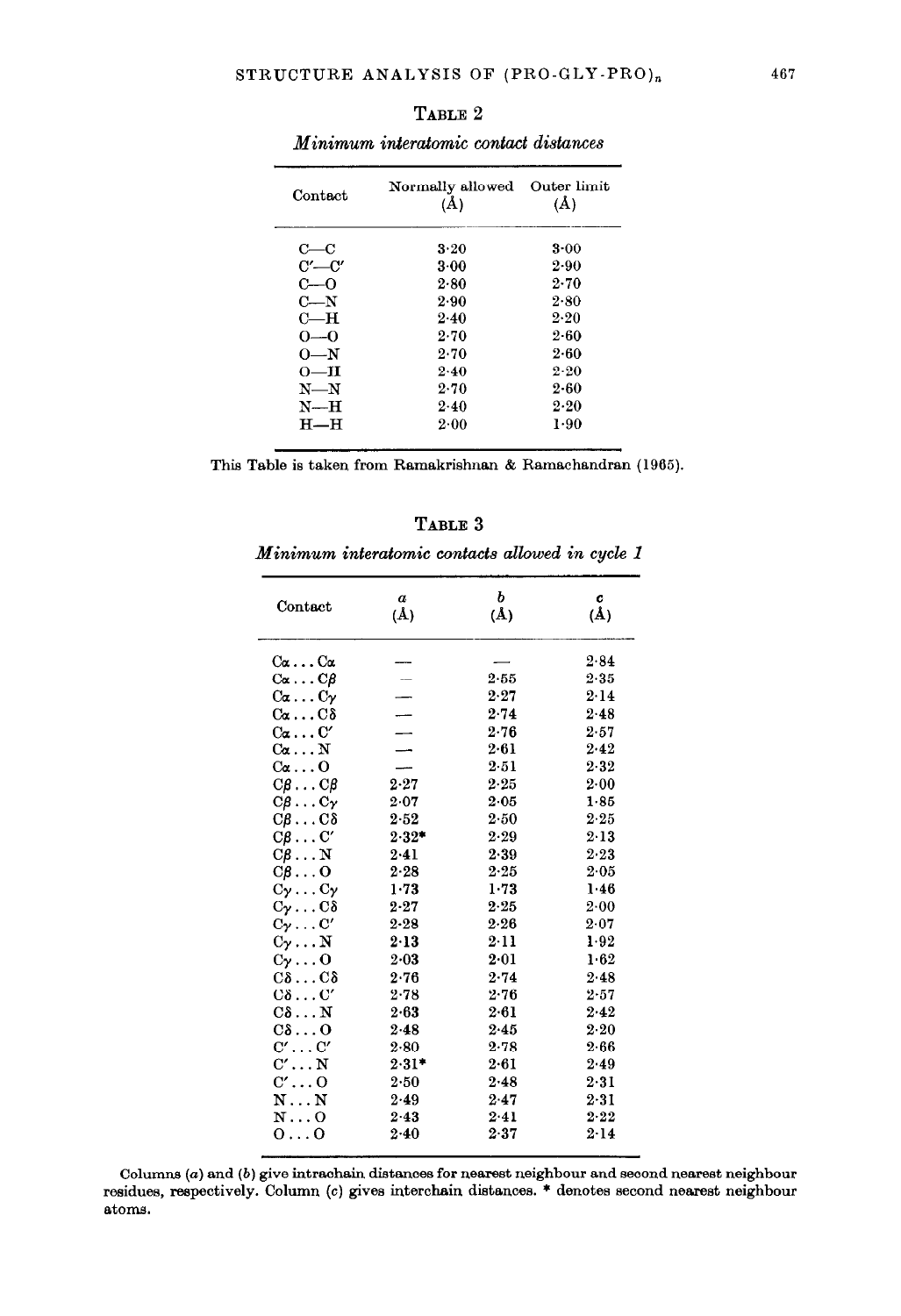interatomic distances for second nearest neighbour residues have an additional term involving  $\Delta y$  and are therefore slightly larger than for neighbouring residues. Possible errors in interchain distances were estimated semi-empirically as approximately twice the corresponding intrachain distances.

Additional latitude was allowed for the C $\beta$  and C<sub> $\gamma$ </sub> atoms of the proline residues. The position of the latter was computed as being co-planar with the peptide group with  $C\delta C_{\gamma} = 1.50$  Å and angle  $N\delta C_{\gamma} = 103^{\circ}$ , but an additional 0.5 Å was subtracted from minimum van der Waals distances involving  $C_{\gamma}$ . The C $\beta$  position was computed on the basis of a C $\alpha C\beta$  bond length of 1.53 Å and 110<sup>°</sup> for the angles C'C $\alpha C\beta$  and NC $\alpha C\beta$ , but  $0.25$  Å was subtracted from minimum allowed contacts involving C $\beta$  to allow for possible variations in these angles.

For the calculation of  $\delta_2$  and  $\delta_3$  values from NCaC' angles the latter were considered to lie between 108' and 115', but this range was extended to take account of the maximum possible error in NC' distances. A similar extended range was allowed for the angle  $N_1C\alpha_1C'_1$  which was used to test the structures.

Another stereochemical criterion used concerns the closure of the proline rings. It was found from molecular models that this could only be effected for  $C_{\beta}C_{\delta}$  distances between  $2.2$  and  $2.4$  Å. In testing structures, this range was also extended to allow for errors in the computed  $C_{\beta}C_{\delta}$  distances.

The test for a hydrogen bond involving the glycine NH and some CO group was based on the assumptions that the NH  $\dots$  O hydrogen bond length should be between 2.6 and 3.2 Å and the HNO angle less than  $40^{\circ}$ . In the final stages of the analysis, after the type of hydrogen bonding had been established, criteria of hydrogen bond length between 2.7 and  $3·1$  Å and hydrogen bond angle less than  $25°$  were applied.

The requirement of NH. . . OC hydrogen bonding sets maximum limits on the possible distances between  $C_{\alpha}$  atoms of glycine residues in adjacent polypeptide chains. For example, the type of hydrogen bond used in the standard two-bonded structure (Ramachandran & Sasisekharan, 1965) has the grouping  $C_{a1}-N_1-N_1$ ...  $O_3-C_3-N_1-C_{a1}$ (cf. Fig. 1). With the aid of molecular models, we found that in this case the distance between the two  $C_{a1}$  atoms cannot be greater than 6.8 Å. Consequently, because of the 2.87 Å translation and 108° rotation of the helix, the radius of  $C_{a1}$  ( $\rho$  in Fig. 2) cannot be greater than 3.8 A. Similar measurements and calculations for the five other possible modes of interchain hydrogen bonding led to the conclusion that in no case can  $\rho$  be greater than 4-4 A. Although not an independent stereochemical requirement, this proved a convenient test for structures which greatly shortened the computations.

The investigation of intermolecular short contacts provided a useful criterion for narrowing down the structural possibilities in a relatively small region of the five-parameter function. The structures in this region are all rather similar to collagen I (Rich & Crick, 1961) and we consequently knew, after preliminary examination, which pairs of atoms are likely to make short contacts and confined our tests to these.

For the calculations it was assumed that the molecules are 12.5 A apart, at the same height and oriented in the same way, but rotated together about their centres to the orientation for which there are the best intermolecular contacts. We have shown previously, for a structure of this type, that allowing adjacent molecules to have different heights and orientations about their axes does not in fact enable them to pack more closely than in the crystalline type of arrangement (Traub & Yonath, 1966), for which the computations are far less formidable. Because of the hexagonal symmetry of intermolecular packing and the tenfold symmetry of the molecules, the same intermolecular contacts occur at every 12" as the molecules are rotated together about their helix axes.

Because of the screw disorder the molecules have all orientations about their helix axes, and the corrected observed intensities should therefore be proportional to the square of the cylindrically averaged Fourier transform. We calculated this by the method of Davies & Rich (1959) equating it with

$$
\sum_{n} (A_n^2 + B_n^2)
$$
  
where  $A_n = \sum_j f_j J_n(2\pi r_j \xi) \cos \left\{ n \left( \frac{\pi}{2} + \phi_j \right) + \frac{2\pi l z_j}{c} \right\}$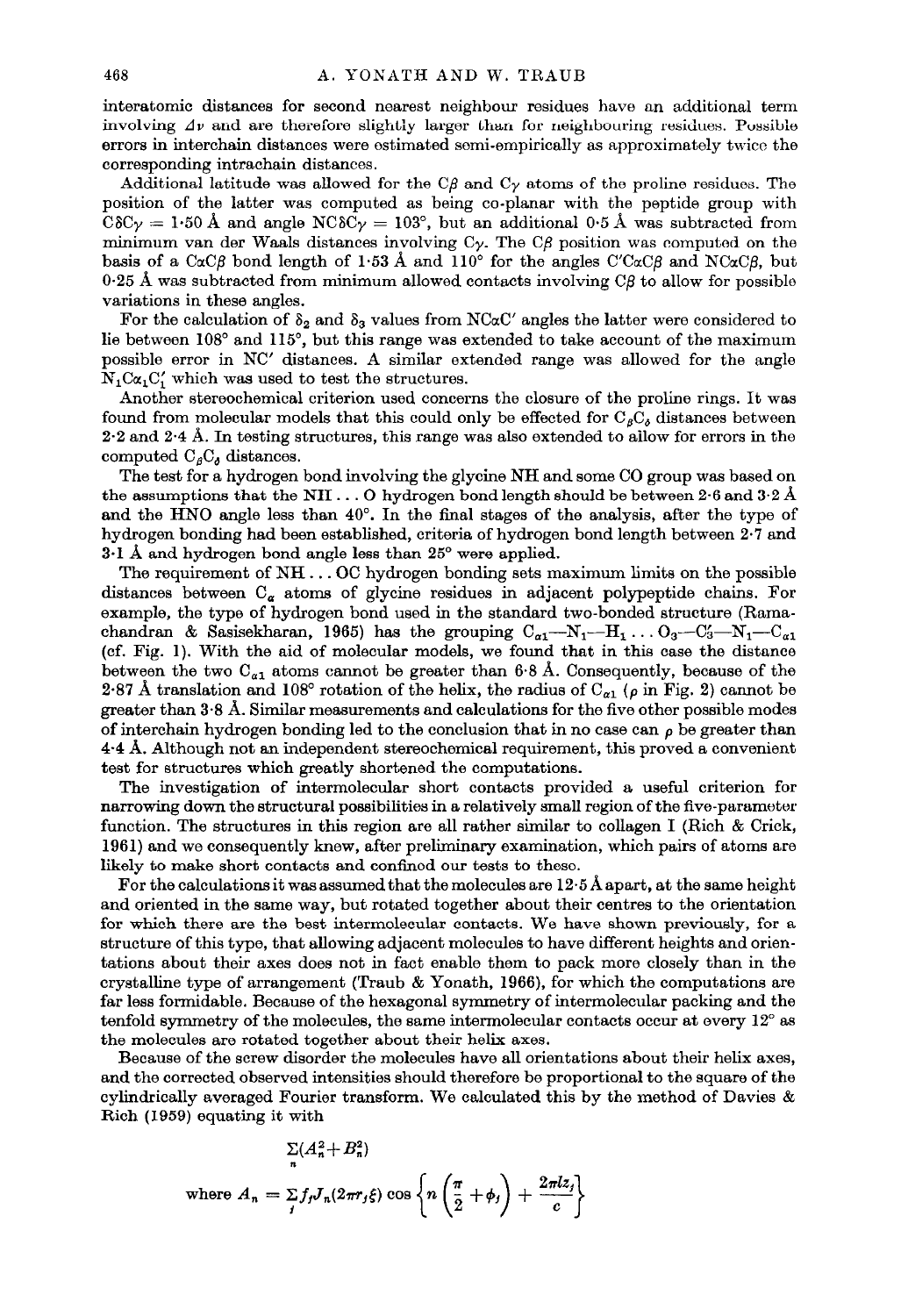and 
$$
B_n = \sum_j f_j J_n(2\pi r_j \xi) \sin \left\{ n \left( \frac{\pi}{2} + \phi_j \right) + \frac{2\pi l z_j}{c} \right\}
$$

and where  $l =$  layer line number,

- $\xi$  = distance of reciprocal lattice point from fibre axis,
- $f_i$  = scattering factor of *j*th atom,
- $c =$  length of c-axis of unit cell,
- $r_i$ ,  $\phi_i$ ,  $z_i$  = cylindrical co-ordinates in real space of *j*th atom,
	- $J_n$  = Bessel function of order n, which satisfies the helical symmetry (Cochran et  $al$ , 1952). Bessel functions with the lowest three values of  $n$  were included in the calculations for each layer line.

Calculated intensities of this type were considered at various stages of the analysis. The most useful intensity criterion proved to be the ratio of the intensities of the 200 and 100 reflections and this was used extensively to test the structures. Both are low-order reflections and therefore only sensitive to fairly gross changes of structure, but by setting the lower limit for the 200/100 intensity ratio at O-4 (half the observed value) we were able to discriminate effectively between structures with different modes of hydrogen bonding. Because both reflections are strong and the maximum possible contribution of the two water molecules in the unit cell could only account for a small proportion of their intensities, the ZOO/l00 ratio provides a reliable test for the correctness of the polytripeptide structure without taking water into account. Near the end of the analysis, after the type of hydrogen bonding had been established, intensity calculations were considered for the other reflections as well in choosing the most acceptable structure and possible positions for the water molecules. These calculations were made for  $\xi$  values corresponding to the peaks of the measured intensities. However, in the final comparison of the observed intensities with those calculated for the refined structure and the various alternative structural types the intensities were computed at  $0.001$  intervals in  $\xi$  and plotted as a continuous function along all the layer lines up to and including the tenth (Fig. 5).

#### (b) Results of analysis

Table 1 gives details of the four successive computational cycles which served to determine the conformation of  $(Pro-Gly-Pro)<sub>n</sub>$ . For these computations it was assumed that the 2.87 Å translation and  $108^{\circ}$  rotation between equivalent units follow a left-handed helix. A similar investigation of conformations of right-handed helices was completed in two cycles and served to eliminate this possiblity.

In the first cycle of Table 1 the structures generated by the computer were tested according to the criteria listed in Table 3. The 75 structures that passed these tests all lie in a fairly small region of the five-parameter function. This region, however, still includes the parameters of the two-bonded, collagen I and collagen II models for collagen, in which the NH of glycine makes interchain hydrogen bonds with  $O_3$ ,  $O_1$ and  $O<sub>2</sub>$  of Figure 1, respectively. The second hydrogen bond of the two-bonded structure is of the type  $N_2H_2 \ldots O_2$  and implies an amino rather than an imino acid residue in the second position.

For cycles 2, 3 and 4 of Table 1, the various criteria used to test the structures took account of the maximum possible errors in interatomic distances as described above. These cycles were each made up of two computations with the same steps in the five parameters, but with structures calculated at two staggered sets of points. For such a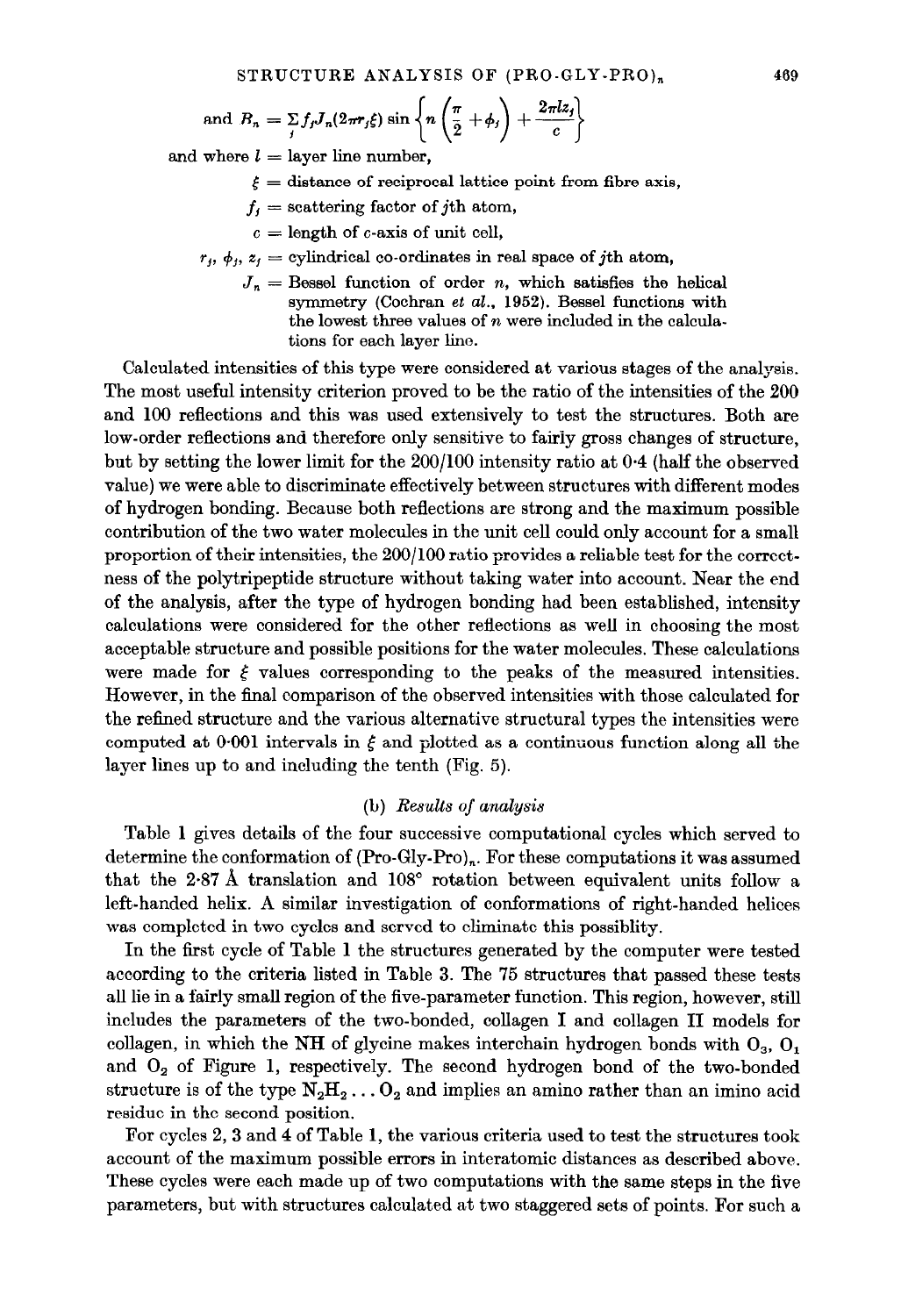combination of staggered computations the maximum possible errors are half of those that could occur for either computation alone.

By fitting the criteria to the parameter intervals we avoided any possibility of missing good structures in between the points at which structures were calculated, so for cycles 2,3 and 4 continuous searches were in fact made of the regions investigated. To have done this for cycle 1 would have required a prohibitive amount of computing or resulted in an enormous output of very bad structures. However, the fact that, outside the regions investigated in later cycles, not a single structure passed the quite lenient criteria of Table 3, makes it extremely unlikely that some stereochemically quite acceptable structure could have been missed.

The region passed in cycle 1 was divided into two parts which were investigated separately in cycles 2 and 3. Cycle 2 was concerned with a region for which  $h_1$  is between 3.0 and 3.6 A. This region includes collagen I and similar structures with an  $N_1H_1 \ldots O_1$  hydrogen bond. The criteria for this cycle included a 200/100 intensity ratio of 0.4 as well as those concerning intramolecular van der Waals contacts, hydrogen bond length and angle and the conformations of the proline rings. In addition, for structures that passed these tests, short intermolecular contacts were printed out.

Only a very small region was in fact passed in cycle 2 and the structures in it all had rather large hydrogen bond lengths and angles, as well as short interchain or intermolecular contacts. As these generally involved  $C_{\gamma}$  or  $C_{\beta}$  atoms, they were further examined to see if possible variations in the proline ring conformations could lead to acceptable contacts. None of the structures proved capable of improvement in this way and the whole region was therefore eliminated.

The region investigated in cycle 3 has  $h_1$  between 2.3 and 3.1 Å and includes conformations resembling the two-bonded structure and collagen II. The criterion that the 200/100 intensity ratio should exceed 0.4 proved a significant limitation in this cycle. It was found that all conformations with  $\rho$  less than 1.3 Å, and this includes all those with an  $N_1H_1 \ldots O_3$  hydrogen bond, have intensity ratios appreciably less than 0.4. Thus after cycle 3 we remained only with conformations having a hydrogen bond of the collagen II type, i.e.  $N_1H_1 \ldots O_2$  with the NH pointing clockwise when viewed from the carboxyl ends of the chains.

In cycle 4 the region of possible structures was narrowed down further by computing at finer intervals and applying stricter criteria, including the requirements that the 200/100 intensity ratio be greater than 0.6 and that the hydrogen bond have a length between  $2.7$  and  $3.1$  Å and an angle less than  $25^{\circ}$ .

Of the 214 structures that passed the tests of cycle 4 nearly half had intramolecular van der Waals contacts smaller than the "outer limit" values shown in Table 2. None had a hydrogen bond length less than 2.85 A and, with the exception of the tenth layer line peak, values of calculated intensities varied rather little. Eleven structures which had good van der Waals contacts and small hydrogen bond angles were chosen from different parts of the region passed by cycle 4. These were further examined in terms of intra- and intermolecular contacts involving hydrogen atoms, and what appears to be the best structure by all criteria was picked out.

Some further adjustments were made in the atomic positions to improve van der Waals contacts and bond lengths and angles, particularly in the proline rings. The shifts from the computed positions were between 0.08 and 0.22 Å for  $C_g$  and  $C_g$  and up to  $0.06$  Å for the other atoms. The final atomic co-ordinates are given in Table  $4$ and a projection of the structure is shown in Figure 3.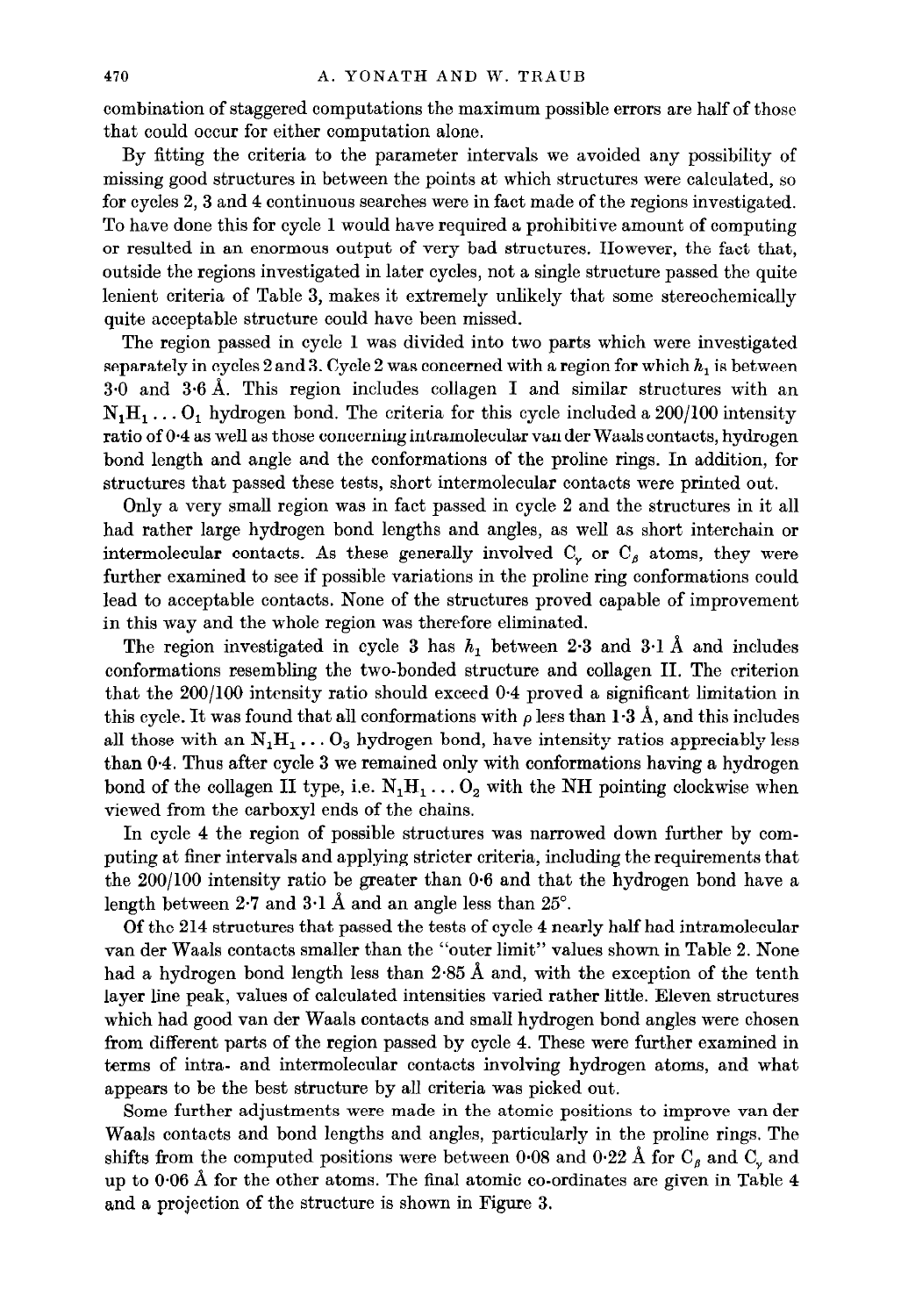| 120UU I<br>Atomic co-ordinates of $(Pro-Gly-Pro)_{n}$ |      |         |         |          |         |
|-------------------------------------------------------|------|---------|---------|----------|---------|
|                                                       |      |         |         |          |         |
| $\mathbf{I_{1}}$                                      | 1.65 | $-1:11$ | $-0.96$ | 1.99     | $-33.8$ |
| I,                                                    | 0.86 | $-1.70$ | $-1.08$ | 1.91     | $-63-1$ |
| $\alpha_{1}$                                          | 1.46 | 0.00    | 0.00    | 1.46     | $0-0$   |
| $\frac{1}{2}$                                         | 2.59 | 0.16    | $1-03$  | 2.59     | $3-5$   |
| )1                                                    | 3.23 | $-0.80$ | 1.44    | $3 - 33$ | $-14.0$ |
| J –                                                   | 9.76 | 1.28    | 1.56    | 3.00     | 98.B    |

TABLE 4 Atomic co-ordinates of  $(Pro-G)$ 

| $N_1$                     | 1.65     | $-1-11$ | $-0.96$  | 1.99     | $-33.8$  |
|---------------------------|----------|---------|----------|----------|----------|
| $\mathbf{H}_{\mathbf{1}}$ | 0.86     | $-1.70$ | $-1.08$  | 1.91     | $-63.1$  |
| $C\alpha_1$               | 1.46     | 0.00    | 0.00     | 1.46     | $0 - 0$  |
| $C'_{1}$                  | 2.59     | 0.16    | $1-03$   | 2.59     | $3-5$    |
| 0 <sub>1</sub>            | 3.23     | $-0.80$ | 1.44     | $3 - 33$ | $-14.0$  |
| $\mathbf{N}_2$            | $2 - 76$ | 1.38    | 1.56     | 3.09     | $26 - 6$ |
| Ca <sub>2</sub>           | $3 - 79$ | 1.64    | $2 - 60$ | 4.13     | $23 - 4$ |
| $C\beta_2$                | 3.92     | 3.15    | 2.63     | 5.03     | 38.8     |
| $C_{Y_2}$                 | $2 - 63$ | 3.66    | 2.01     | 4.51     | $54 - 4$ |
| $C\delta_2$               | $2-01$   | 2.57    | 1.14     | 3.26     | $51-9$   |
| $C_{2}'$                  | 3.31     | 1.08    | 3.94     | 3.48     | 18.2     |
| $0_{2}$                   | 2.21     | 1.47    | 4.36     | 2.66     | 33.6     |
| $N_3$                     | 4.03     | 0.23    | 4.66     | 4.04     | 3.3      |
| $\alpha_3$                | 3.58     | $-0.35$ | 5.94     | 3.60     | $-5.6$   |
| $C\beta_3$                | 4.83     | $-1.08$ | 6.37     | 4.95     | $-12.6$  |
| $C_{\gamma_3}$            | $5 - 72$ | $-1.37$ | 5.17     | 5.88     | $-13.5$  |
| $C\delta_3$               | $5 - 35$ | $-0.28$ | 4.16     | 5.36     | $-3.0$   |
| $C'_{3}$                  | 2.97     | 0.63    | 6.92     | 3.04     | 12.0     |
| $O_3$                     | 3.37     | $1-80$  | 7.02     | 3.82     | 28.2     |
| Ca <sub>4</sub>           | 1.18     | 0.86    | 8.61     | 1.46     | $36-0$   |
| $(H_2O)_1$                | 3.58     | $-1.46$ | 9.09     | 3.87     | $-22.2$  |
| $(H_2O)_2$                | 2.86     | $-3.92$ | 7.98     | 4.85     | $-53.9$  |
| $H_1(C\alpha_1)$          | 0.58     | $-0.10$ | 0.46     | 0.59     | $-10.0$  |
| $H_2(C\alpha_1)$          | 1.33     | 0.85    | $-0.49$  | 1.59     | $32 - 7$ |
| $H(C\alpha_2)$            | 4.65     | 1.20    | 2.34     | 4.80     | 14.5     |
| $H_1(C\beta_2)$           | 4.32     | 3.74    | 3.38     | $5 - 72$ | 39.5     |
| $H_2(C\beta_2)$           | 4.57     | 3.27    | 1.88     | 5.64     | $35-1$   |
| $H_1(C_{\gamma_2})$       | 1.99     | 3.93    | 2.74     | 4.40     | 63-2     |
| $H_2(C_{12})$             | 2.82     | 4.48    | 1.34     | $5 - 29$ | $57-8$   |
| $H_1(C\delta_2)$          | 2.19     | 2.75    | 0.21     | 3.52     | $51-4$   |
| $H_2(C\delta_2)$          | 1.04     | 2.46    | 1.47     | 2.67     | 67.1     |
| $H(C\alpha_3)$            | 2.95     | $-1:11$ | $5 - 74$ | 3.15     | $-20.6$  |
| $H_1(C\beta_3)$           | 5.33     | $-0.53$ | 7.14     | 5.36     | $-5.7$   |
| $H_2(C\beta_3)$           | 4.59     | $-1.94$ | 6.69     | 4.98     | $-22.9$  |
| $H_1(C_{\gamma_3})$       | 6.68     | $-1.29$ | 5.46     | 6.80     | $-10.9$  |
| $H_2(C_{\gamma_3})$       | 5.48     | $-2.27$ | 4.76     | 5.93     | $-22.5$  |
| $H_1(C\delta_3)$          | $5 - 27$ | $-0.67$ | $4 - 20$ | 5.31     | 7.2      |
| $H_2(C\delta_3)$          | 6.04     | 0.46    | 3.24     | 6.06     | 4.4      |

The dihedral angles are  $\phi = 129^{\circ}$ , 104° and 135° and  $\psi = 333^{\circ}$ , 307° and 328° at C $\alpha_1$ , C $\alpha_2$  and C $\alpha_3$ , respectively, according to the notation of Edsall et al. (1965).

The bond lengths and angles, which are shown in Figure 4, are all in good agreement with accepted values. All the van der Waals distances are greater than the normally allowed limits shown in Table 2. Only a few intrachain distances and some interchain distances between hydrogens are near these limits. The NH. . . 0 hydrogen bond distance of 2.96 Å and the HNO angle of 9° also conform with normal values. Both proline rings are puckered and the dihedral angles about the  $N-C_{\alpha}$  bonds (104 and 135" for residues 2 and 3 of Fig. 1, respectively) are near the extreme possible values for proline.

We have presented atomic co-ordinates to  $0.01 \text{ Å}$  in order to show that the structure is compatible with accepted bond lengths and van der Waals distances, but we do not mean to imply that we have refined the structure to this degree of precision.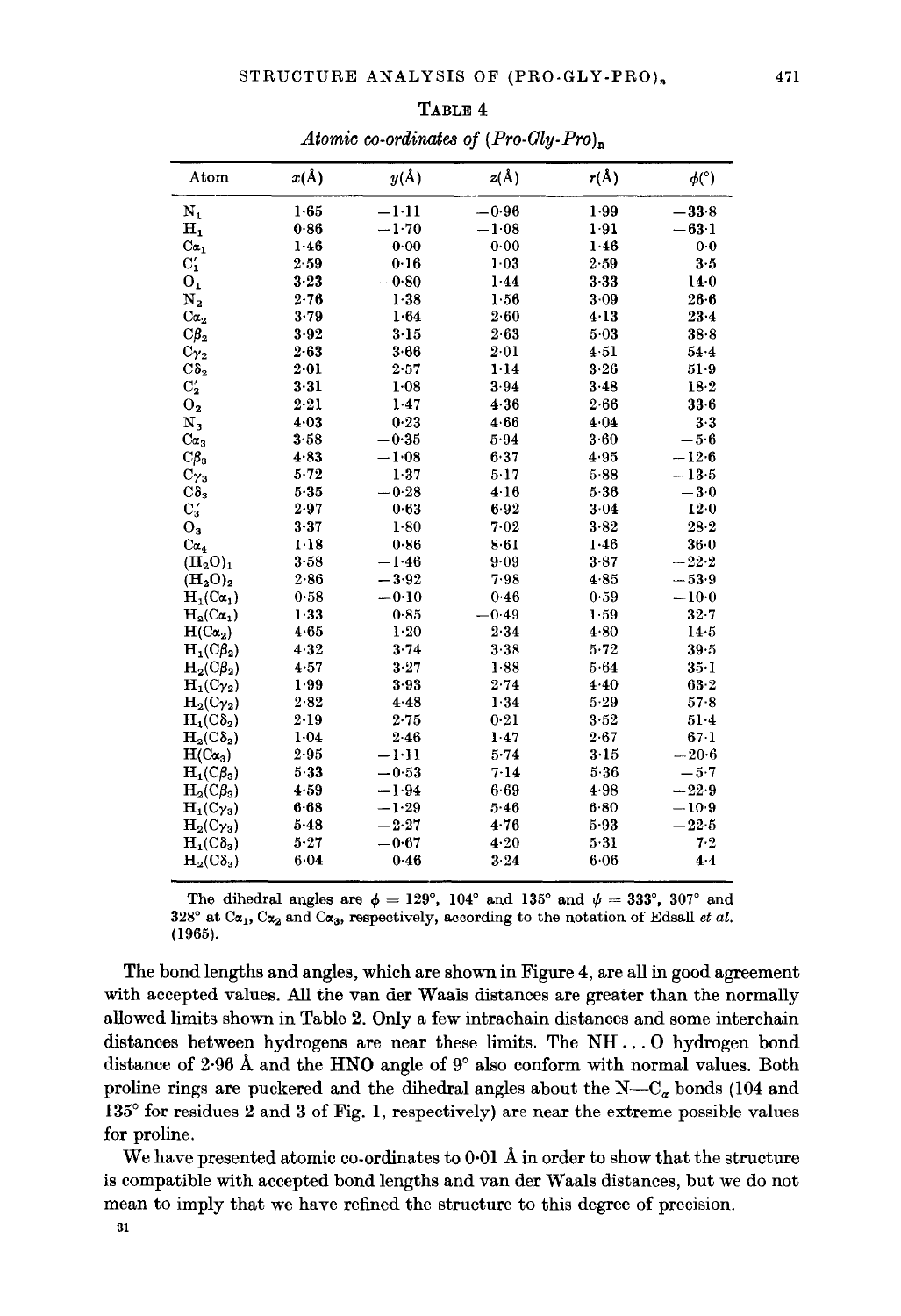

FIG. 3. Projection down the c-axis of the structure of  $(Pro-Gly-Pro)_n$ , including two water molecules per tripeptide. Dashed lines indicate hydrogen bonds.



FIG. 4. Bond lengths and angles of one tripeptide unit of  $(Pro-Gly-Pro)_n$  corresponding to the atomic co-ordinates shown in Table 4.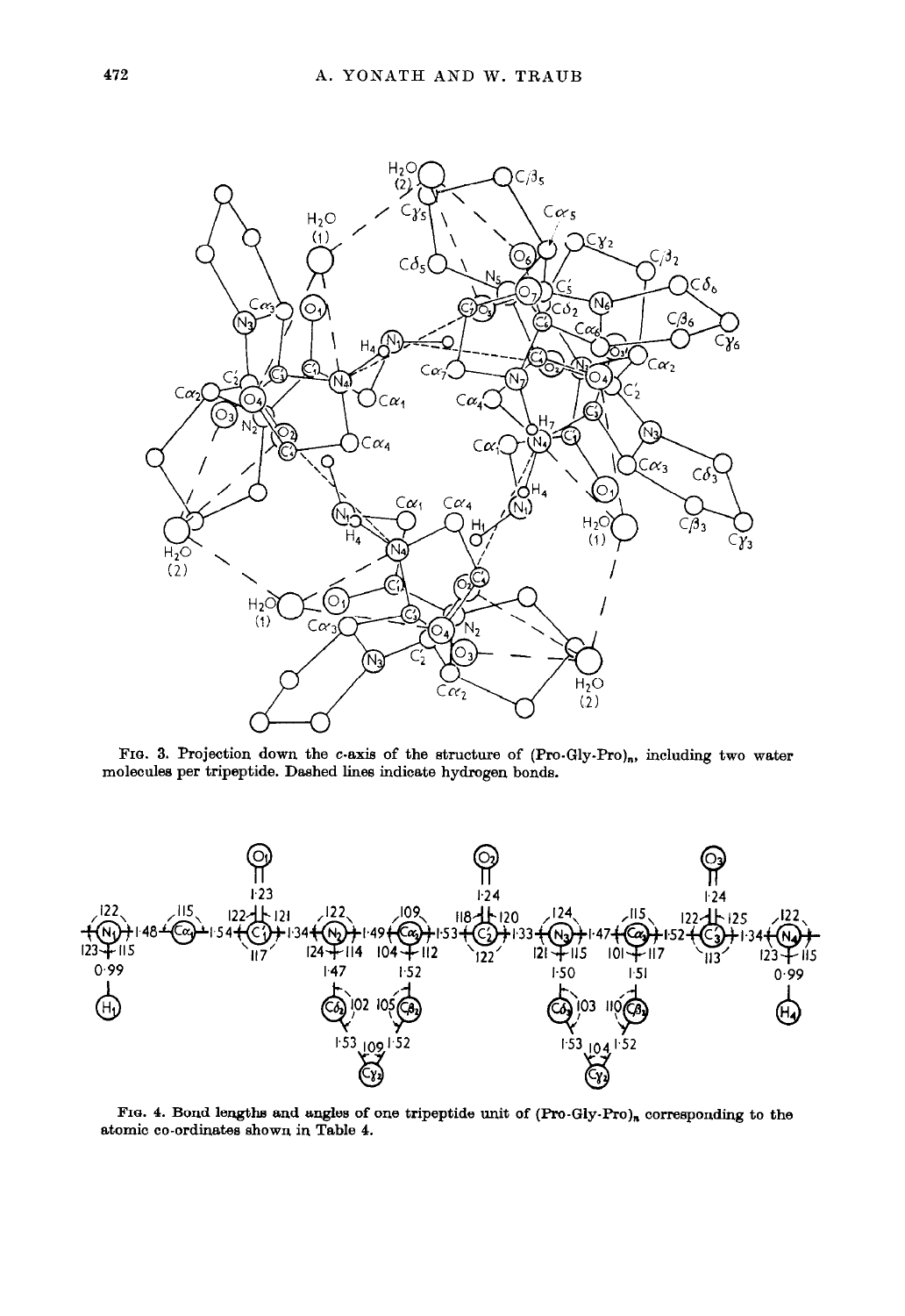In our final comparison of calculated and observed intensities, we have tried to take account of the water in the structure. The photographs from which the intensities were measured were taken at fairly low humidity, and judging from our studies of the hydration of  $(Pro-Gly-Pro)_n$  (Traub *et al.*, 1967), we estimate that the specimens must have contained about two molecules of water per tripeptide. We have considered various possible positions for water in the structure in terms of possible hydrogen bonding, packing in the unit cellandits contribution to the calculated intensities. There is a considerable range of possible ways of incorporating two water molecules in the unit cell with hydrogen bonding to the oxygen or nitrogen atoms of the polytripeptide. In all reasonable positions the water contribution raises the calculated intensity for the seventh layer line greatly and increases the 200/100 intensity ratio by a fairly small amount. The effect on the calculated intensities of 103, 203 and the tenth layer line (it can be particularly large for the latter) varies with the positions of the water molecules. In no position is the contribution of water to the strong 100 and 200 intensities large enough to invalidate our use of them to determine the structure of  $(Pro-Gly-Pro)<sub>n</sub>$ .

In Table 4 and Figure 3 we show positions for two water molecules which meet the criteria of cell packing, hydrogen bonding and good calculated intensities rather well. One water molecule makes hydrogen bonds to  $O_1$  and  $N_1$ , the other to  $O_2$  and  $O_3$ , and they are also hydrogen bonded to each other, thus indirectly providing additional binding between the chains. These five hydrogen bond lengths are all between 2.64 and  $2.90 \text{ Å}$ . The effect of water molecules in these positions on the calculated intensities is shown in Figure 5(a).

In Figure 5 we also show, for comparison, intensities calculated for  $(Pro-Gly-Pro)_n$ according to various other structural models. For Figure 5(b) and (c) we have used the atomic co-ordinates given by Rich  $\&$  Crick (1961) for the collagen I and collagen II models respectively, and Figure 5(d) is calculated for a structure with an  $N_1H_1 \ldots O_3$ interchain hydrogen bond. Figure  $5(a)$ , (b), (c) and (d) also show observed intensities for  $(Pro-Gly-Pro)_{n}$ .

In Figure 5(e) we have plotted our measured intensities for unstretched collagen together with the intensities calculated for the  $(Pro-Gly-Pro)<sub>n</sub>$  structure with and without water as in Figure 5(a). Collagen of course differs appreciably from (Pro-Gly- $Pro)$ , in amino acid composition, and the specimens we photographed probably had a higher water content than we have assumed for the polytripeptide. Nevertheless, as can be seen from the Figure, the intensity distribution of collagen is quite similar to that of  $(Pro-Gly-Pro)<sub>n</sub>$  and, especially in view of the relatively high  $200/100$  intensity ratio, appears to be consistent with the conformation we have found for the polytripeptide. We have not measured the intensity of the diffuse near-equatorial blob around  $4.5 \text{ Å}.$ Though this is rather stronger in collagen than in  $(Pro-Gly-Pro)<sub>n</sub>$  it can probably be accounted for by the calculated peaks around this spacing on the first and second layer lines.

#### 4. Discussion

The structure we have derived for  $(Pro-Gly-Pro)_n$  resembles collagen II in its mode of hydrogen bonding, but there are appreciable differences between our atomic co-ordinates and those previously reported. Consequently, there are differences in the calculated intensities, particularly for the 100 reflection (cf. Fig. 5(a) and (c)) and in the lengths of the hydrogen bonds. Our value of  $2.96$  Å is considerably longer than the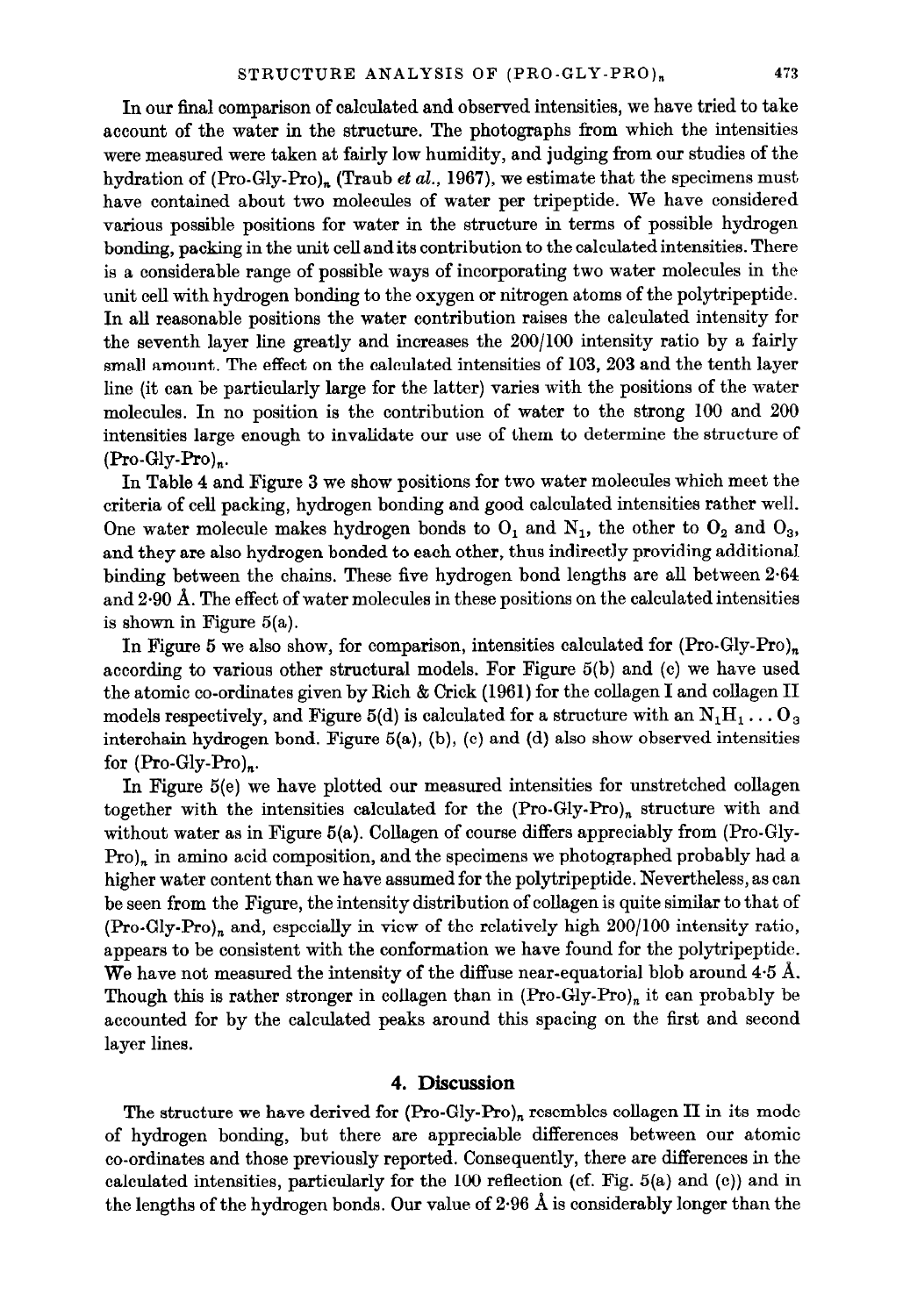

FIG. 5. Comparison of intensities observed for (Pro-Gly-Pro)<sub>n</sub> and collagen with those calculated for  $(Pro-Gly-Pro)$ , according to various structural models. Dashed lines show the observed intensities. Light and heavy continuous lines show calculated intensities with and without water contributions respectively. The various comparisons shown are (a) intensity observed for (Pro-Gly-Pro)<sub>n</sub> and calculated for the co-ordinates of Table 4; (b) intensity observed for  $(Pro-Gly-Pro)_{n}$ and calculated for the collagen I model; (c) intensity observed for  $(Pro-Gly-Pro)<sub>n</sub>$  and calculated for the collagen II model; (d) intensity observed for (Pro-Gly-Pro), and calculated for a model with  $N_1H_1 \ldots O_3$  interchain hydrogen bonding; (e) intensity observed for collagen and calculated for the co-ordinates of Table 4. The calculated curves have been scaled in accordance with the observed intensity of 100.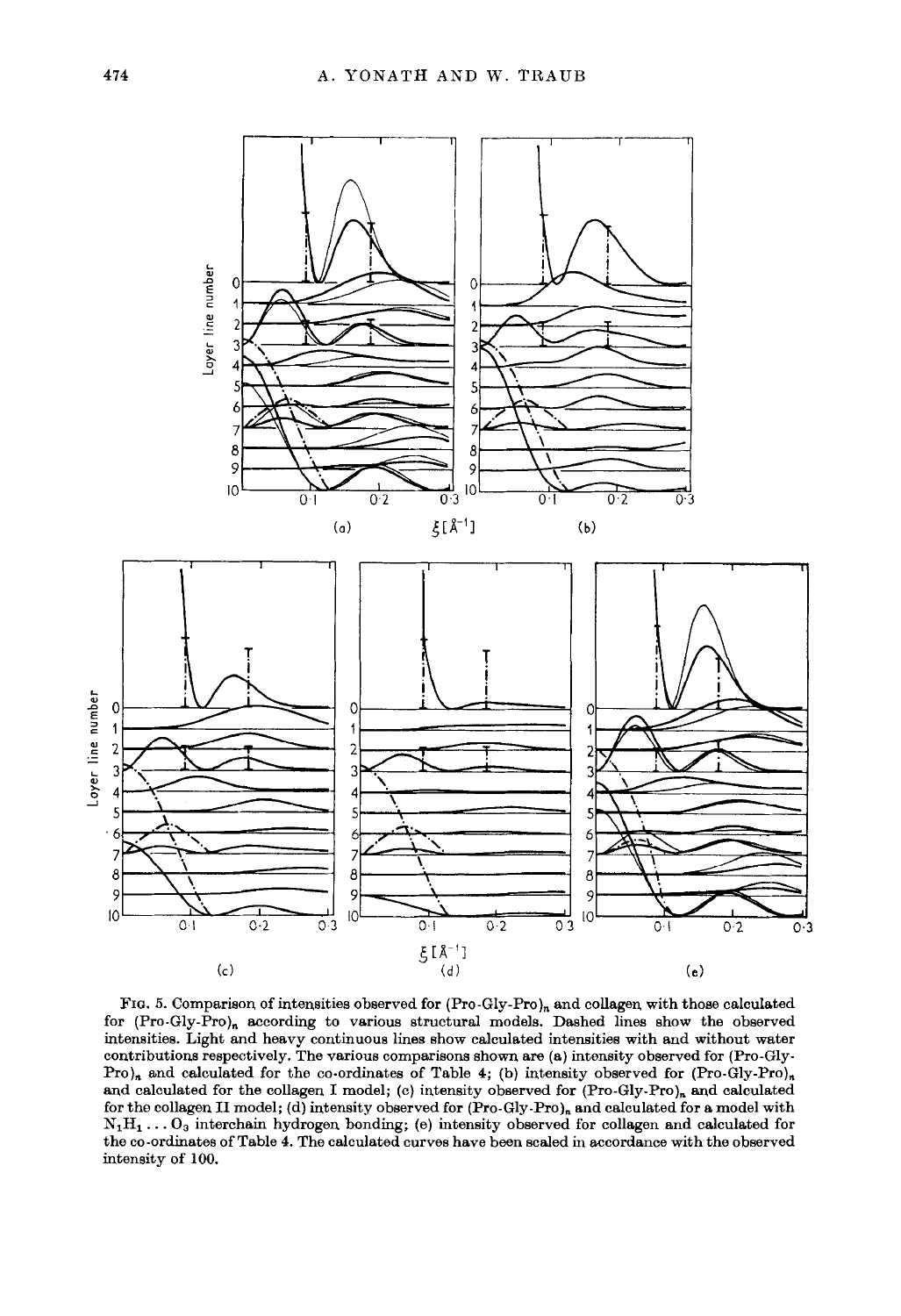2.85 and 2.70 A reported by Rich & Crick (1961) and Burge, Cowan & McGavin (1958), respectively, but conforms better with commonly observed NH. . . 0 hydrogen bond lengths and the indication, from infrared data, of a long hydrogen bond in collagen (Ramachandran, 1967).

We have sought the stereochemically most plausible structure for  $(Pro-Gly-Pro)<sub>n</sub>$ with an  $N_1H_1 \ldots O_3$  hydrogen bond, and using the analytical procedures described in the section on Structure Analysis we have derived structures with accepted values for bond lengths and angles and only a few interatomic distances slightly below the normal limits of Table 2. However, in all such structures the hydrogen bond angle is nearly 40° and the carbonyl group  $C_2O_2$  points inwards towards the helix axis and is unavailable for hydrogen bonding even to water. These very unlikely structural features need not occur if there were an amino acid residue rather than proline in the second position, as is assumed in the standard two-bonded structure, but they would seem to preclude an  $N_1H_1 \ldots O_3$  hydrogen bond for (Pro-Gly-Pro), and probably for any collagen-like polytripeptide of the type  $(Gly-Pro-X)<sub>n</sub>$ , where X can be any amino or imino acid residue. Finally, as we have described above and is illustrated in Figure 5(d), the high 200/100 intensity ratio observed in  $(Pro-Gly-Pro)<sub>n</sub>$  is incompatible with structures having a sufficiently small value of  $\rho$  to make interchain  $N_1H_1 \ldots O_3$  hydrogen bonding possible.

We have already discussed (Traub & Yonath, 1966) some of the implications for collagen of the structure of  $(Pro-Gly-Pro)_n$  and pointed out that extensive portions of the protein apparently have the sequence Gly-Pro-X on adjacent portions of all three chains and are consequently likely to have essentially the same structure as (Pro-Gly-Pro),.

If other regions of collagen have the standard two-bonded structure, with six NH . . . 0 hydrogen bonds between three adjacent tripeptides, there would also have to be many border regions where the continuity of conformation is broken. At these borders there would be a change from  $N_1H_1 \ldots O_2$  to  $N_1H_1 \ldots O_3$  hydrogen bonding and small but general shifts of atomic positions, including about  $0.35 \text{ Å}$  in  $\rho$ . Regions with four or five NH. . . 0 hydrogen bonds, because of a Gly-Pro-X sequence on two or one of the three chains, would have inward pointing  $C_2O_2$  carbonyl groups, unavailable for hydrogen bonding, and  $H_1N_1O_3$  hydrogen bond angles greater than the 30" of the standard two-bonded structure (Ramachandran & Sasisekharan, 1965).

In fact, we now have evidence that sequences of the form Gly-Ala-Pro and Gly-Ala-Ala can be incorporated into a collagen-like structure with only one NH. . . 0 hydrogen bond per tripeptide (Traub, Yonath 6 Segal, 1969; Segal, Traub & Yonath, 1969; Segal, 1969), and we therefore believe that the structure we have derived for  $(Pro-Gly-Pro)<sub>n</sub>$  is representative of the structure of collagen as a whole.

We are grateful to Dr F. L. Hirshfeld and Dr J. Yonath for helpful discussions during the course of this work. This investigation was supported by research grant GM 08608 from the National Institutes of Health, U.S. Public Health Service.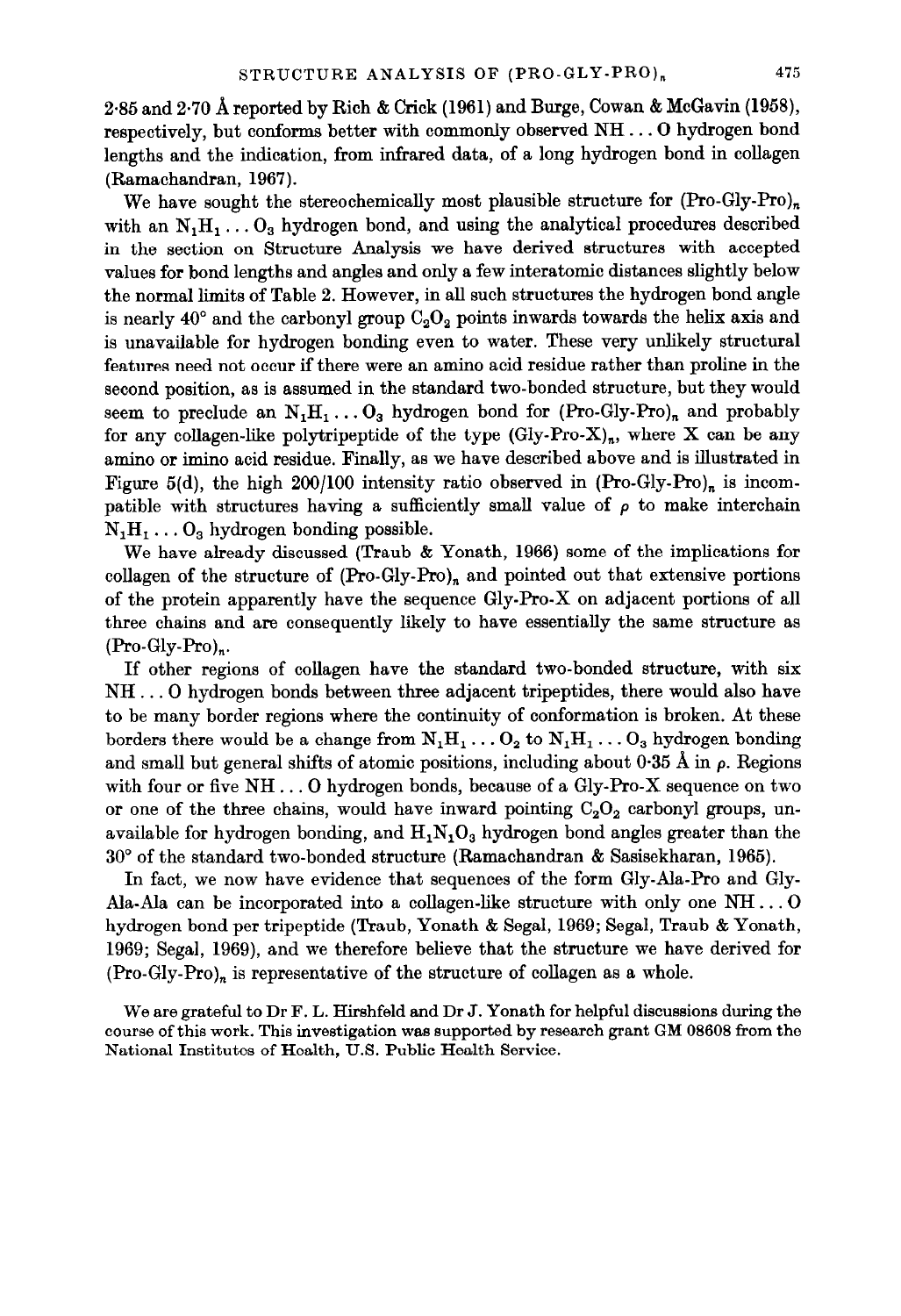## APPENDIX

#### Derivation of Integrated Intensities for Streaks and Spots

It is convenient to consider X-ray reflections as arising from the intersection of a sphere of reflection, associated with the X-ray beam, and the Fourier transform of the molecular structure, associated with the specimen. An oriented fibre contains parallel crystallites with all possible orientations about the fibre axis, so we may consider the X-ray pattern as due to a superposition of all intersections of the sphere and transform when the latter is rotated about the fibre axis. For crystalline or sampled reflections the diffraction potentialities of the transform are concentrated at isolated points whose intersections with the sphere of reflection give rise to spots in the X-ray pattern. These points lie on the so-called reciprocal lattice and each corresponds to a cell of the transform with basal area  $A^*$  and height  $c^*$ . The volume of transform corresponding to a spot on a fibre photograph is therefore  $A^*c^*n$ , where n is the number of reciprocal lattice points contributing to the spot. For a hexagonal unit cell, as in (Pro-Gly-Pro)<sub>n</sub>, n is 12 in general, but 6 if  $h = k$  or either h or k is zero.

Streaks in the X-ray pattern arise from regions where the diffraction potentialities of the transform vary continuously over a plane perpendicular to the fibre axis and separated by a distance  $c^*$  from the next plane. If a streak is due to regions in the plane which lie between  $\xi-\frac{1}{2}4\xi$  and  $\xi+\frac{1}{2}4\xi$  from the fibre axis, the volume of transform corresponding to it is  $2\pi\xi\Delta\xi c^*$ . For convenience of calculation, we have chosen a narrow streak at a relatively large distance from the meridian, but, in fact, intensities are recorded on the X-ray pattern on the same scale for all streaks for which the specimen is suitably aligned.

The probability of a volume element of the transform intersecting the sphere of reflection is inversely proportional to  $\xi$  the distance of the element from the fibre axis.  $\xi$  thus corresponds to the Lorentz factor of X-ray crystallography. We have noted in Experimental Procedure that the intensity recorded for a spot or narrow streak is proportional to  $B$  tan  $2\theta$ , where  $B$  is the area under a radial densitometer trace.

We can now calculate the observed integrated intensity scaled to the volume of transform to which it corresponds. This quantity is in fact  $F<sup>2</sup>$  observed, using crystallographic nomenclature, and should correspond to the calculated square of the Fourier transform for the correct molecular structure.

For spots,

$$
F^2 \text{ obs} = \frac{\xi B \tan 2\theta}{A^* c^* n} \tag{1}
$$

and for streaks, on the same scale,

$$
F^2 \text{ obs} = \frac{\xi B \tan 2\theta}{2\pi \xi \Delta \xi c^*}
$$

$$
= \frac{B \tan 2\theta}{2\pi \Delta \xi c^*}.
$$
(2)

 $A^*$  is in fact 1/A, where A is the c-axis projection of the unit cell in  $\AA^2$ ,  $\xi$  and  $A\xi$ are expressed in  $\AA^{-1}$ , and  $c^*$  is a common factor for streaks and spots and can therefore be excluded from the calculation.